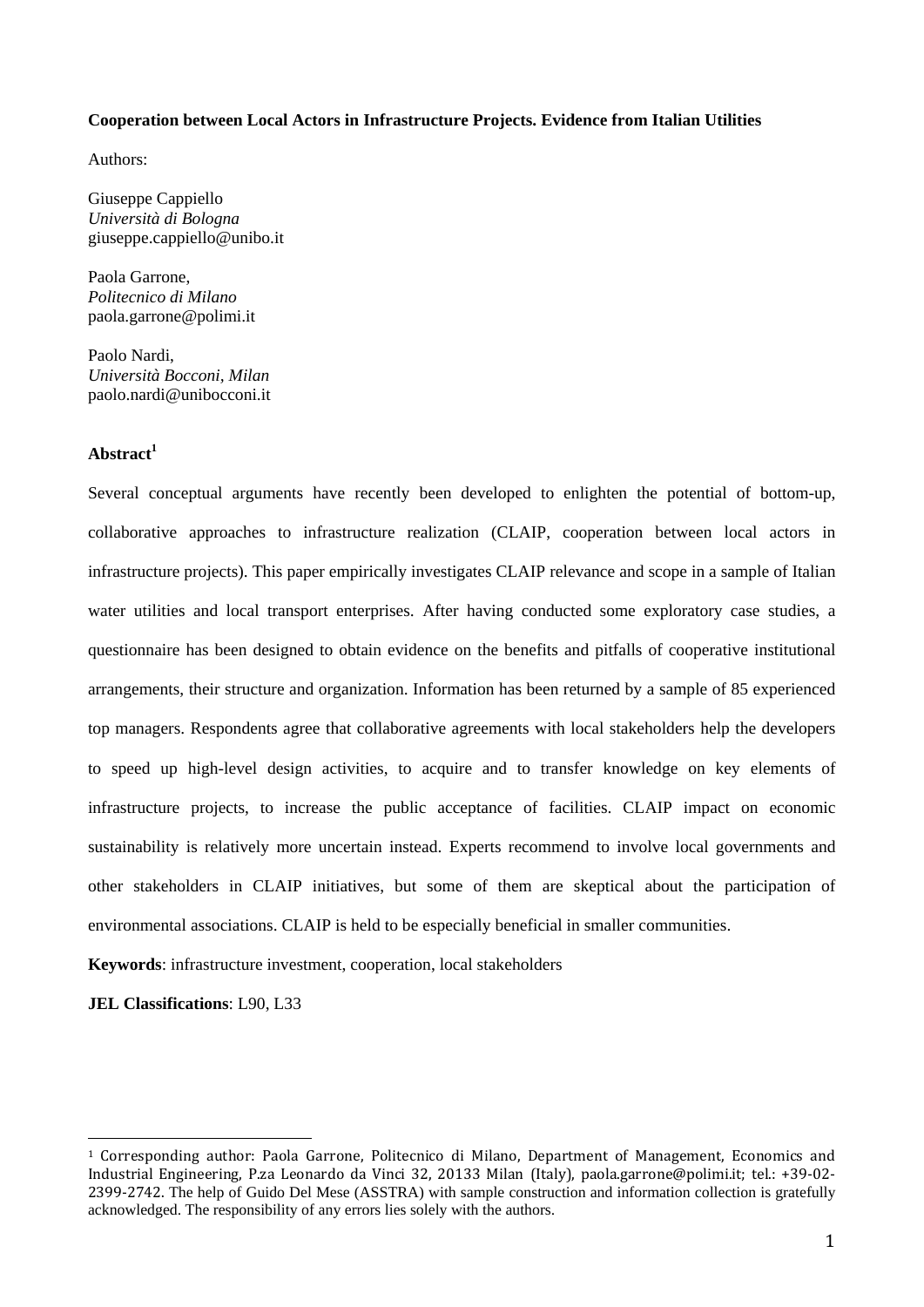# **1. Introduction**

During the last 25 years the utility industries in Europe and other industrialized countries have undergone important reforms. While the new ownership patterns, market structures and regulations have generally improved the static efficiency of utilities, results obtained in the domains of service quality and investments are less clear. More specifically, scholars and policymakers are still struggling to identify the mix of policies that is more appropriate to sustain infrastructure investment (Helm and Tindall 2009). The demand for capable, reliable and environmentally-benign infrastructure is expanding due to social, economic, technological and environmental drivers, but neither the traditional forms of public intervention nor the presence of private regulated actors seem to suffice to meet the requirements for new investments (Cowan 2006; Oecd 2008). In other words an infrastructure gap is opening up, and innovative approaches to infrastructure planning, finance and deployment seem to be necessary. Several conceptual arguments have been develop to enlighten the potential of bottom-up, community-based approaches as an alternative way to provide infrastructure (e.g. Ostrom *et al.* 1993; Agranoff and McGuire 2001 and 2003; Alberts 2007). A wider body of empirical evidence is now necessary to improve our understanding of the scope of collaborative institutional arrangements.

This paper will contribute to this emerging stream of research by empirically exploring the increasing role played by cooperation between local actors in the investment projects (CLAIP) in Italian water utilities and local transport providers. In recent decades, investments in local infrastructures (LI) like the modernization of suburban railways, the realization of new underground systems, the refurbishment of obsolete water pipelines or the deployment of new wastewater treatment plants have encountered problems with planning, finance and public acceptance, which has had a negative effect on the supply of efficient, reliable and environmentally-friendly services. This paper aims to identify what typologies of institutional arrangement foster LI investment and how they meet the challenge. CLAIP benefits and costs and CLAIP structure and organization have been analysed in this paper. Particularly a survey has allowed to identify the channels through which CLAIP affects the success of LI renewal, extension and modernization initiatives and the arrangement characteristics that make it more effective (see Section 3.2).

It should be emphasised that recently the topic of bottom-up, community-based solutions in developing countries has been widely analysed (Ostrom *et al.*, 1993). When considering industrialized countries, some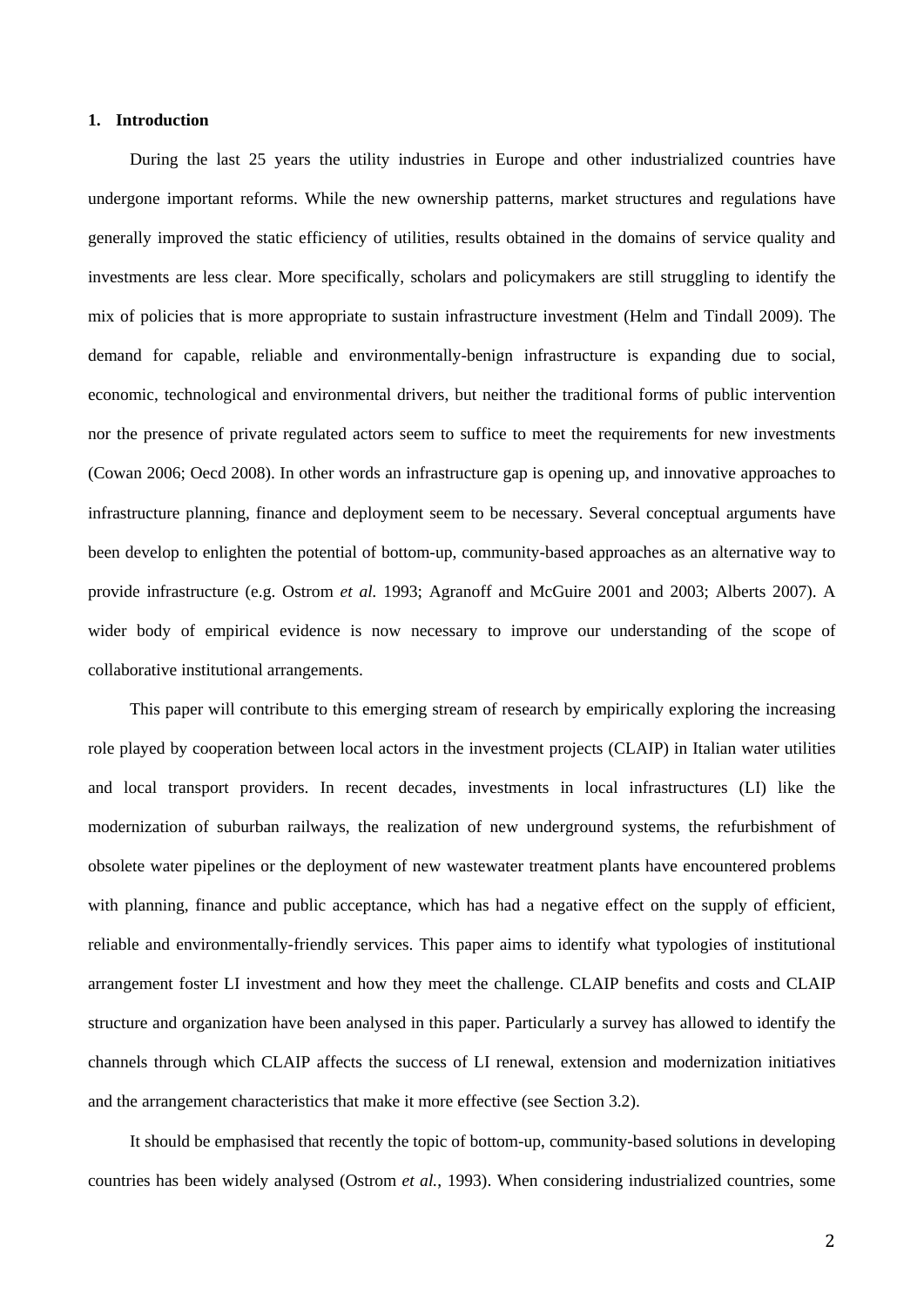theories and empirical analyses have addressed traditional user cooperatives and newly established nonprofit utilities (e.g. Bennett *et al.*, 2003; Birchall, 2002; Greer, 2003; Hansmann, 1996; Thomas, 2001; van Dijk and van Winden, 1997). However, the results of these analyses focus primarily on individual enterprises, rather than on cooperative agreements between public and private local independent actors. At the same time, the pre-existing analyses tend to investigate the efficiency and performance of cooperative and non-profit enterprises, and therefore offer little evidence on the advantages (or disadvantages) of these institutional solutions in the domain of infrastructure investment. So the topic of cooperation between local stakeholders in infrastructure development is a rather untapped field of analysis with the possible exception of Agranoff (2008) and Agranoff and McGuire (2001; 2003).

The empirical analysis illustrated in this paper is mainly exploratory (see Section 4) and the main problems addressed are the following. Firstly, is CLAIP recognized in the utility industry as an effective means for supporting infrastructure investment? Secondly, through which channels is CLAIP seen as improving the effectiveness of infrastructure design and construction? Thirdly, which structural and organizational features are considered to enhance the value of bottom-up infrastructure investment solutions? And, lastly, can it be argued that CLAIP plays different roles in different contexts, e.g. is it more effective when the infrastructure is developed by larger public utilities than by small private utilities?

This paper is organised as follows: after a survey of relevant studies (section 2) we will present a number of Italian Case Studies and the conceptual model (section 3) that has provided the guidelines for the empirical analyses (section 4) . Conclusions and some managerial implications are provided in secton 5.

### **2. Literature survey**

This section, which aims at providing the conceptual arguments that motivate our focus on CLAIP, is divided into three parts. The first begins by defining LI, and then goes on to illustrate two crucial attributes of LI, namely open access requirements and usage rivalry, as it is the joint presence of these elements that creates the risk of infrastructure congestion and degradation over time and makes expansion, renewal and modernization investments so necessary. The second part discusses the information and coordination costs that plague a key investment stage, that is, the high-level design activities (i.e. planning, finance, engineering). The third part of the survey examines the strengths of CLAIP as a potential remedy to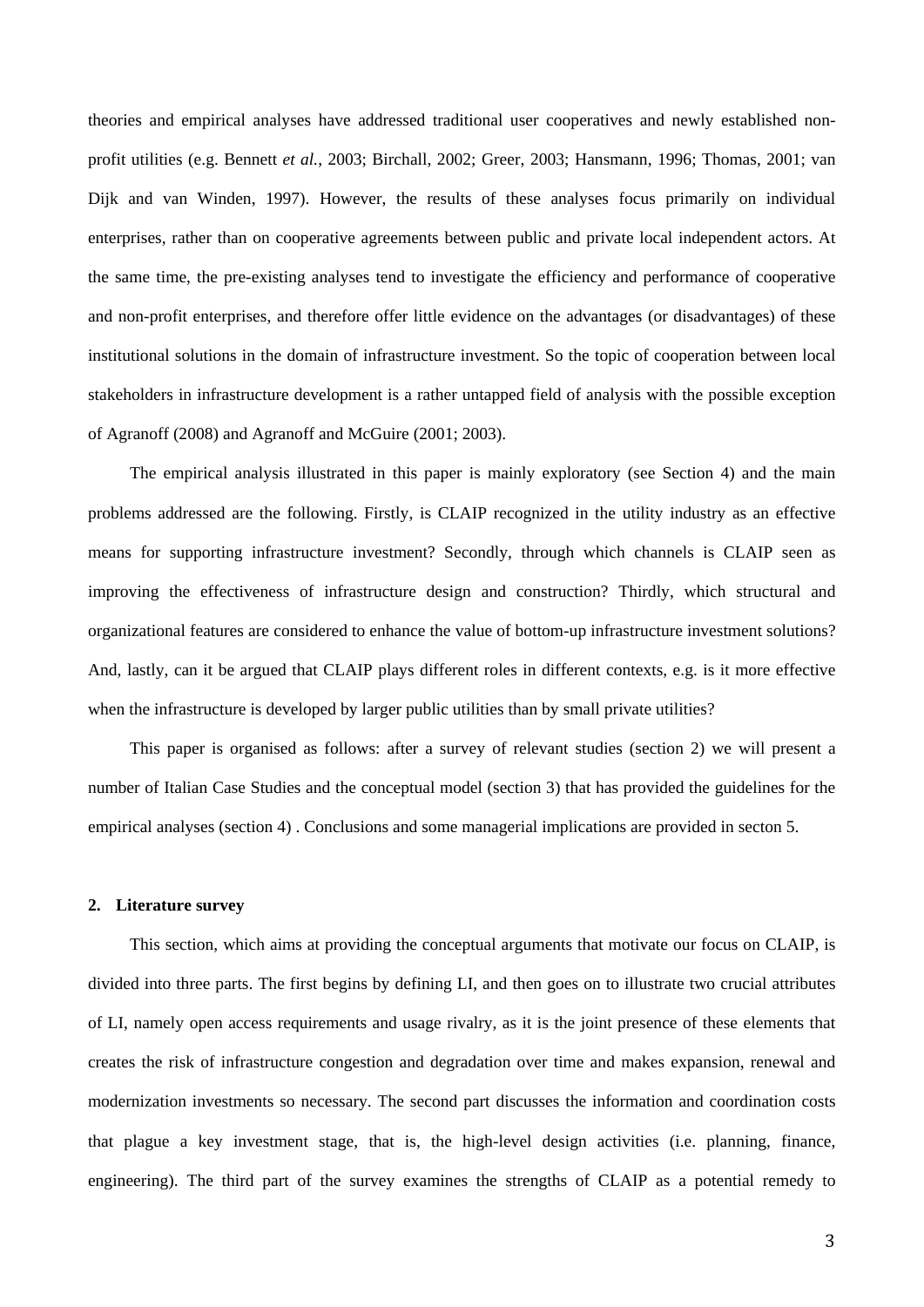transaction costs arisen by high-level design efforts. And the section ends with a discussion of public acceptance, a dimension that is having an increasingly strong influence on LI deployment, and is as well further motivating CLAIP.

## **2.1.Defining LI**

When discussing infrastructures the first difficulty is the lack of clear, unequivocal definitions and taxonomies. In this paper, the term "infrastructure sectors" refers to all the economic and social sectors characterized by the presence of diffuse physical assets, in the form of networks and other facilities (Grigg, 2010): public transport, energy, water and waste water, waste management, and communications. More specifically, we assume that the term LI includes all the facilities that provide a community (i.e. people, households and firms) with utilities for daily activities, such as gas and district heating pipelines, low voltage electricity distribution grids, water pipes and sewers, wastewater treatment plants, public transport equipment and networks (roads, railways, undergrounds, tramways, airports), waste collection and treatment plants, communication networks etc.

All these asset systems play an important role in local development by contributing to the enhancement of citizens' quality of life (Graham, 2000; McFarlane and Rutherford, 2008) and sustaining economic activities (Berliant and Konishi, 2000; Ostrom et al., 1993). To a certain extent, they are the backbone of the urban area, interconnecting people and firms in and beyond the town; it is also possible to point out the relevance of the sociological, political and historical dimensions of LI, as argued by Mondstadt: '[n]etworked infrastructures […] are both society shaping and shaped by society' (2009: 1928).

### **2.2.Qualifying LI: open access requirements, congestion risk, degradation over time**

LI are frequently seen as public goods. This is generally not true. They can rather be defined as impure public goods, due to the joint action of open access requirements and usage rivalry.

Künneke and Finger (2009) define LI as common pool resources or "commons". In particular, they stress LI non-excludibility. LI have to be open access, because of their social and economic role in the community's daily life and development. LI operations have traditionally been accompanied by universal service obligations. In some cases, excludibility, namely the ability to exclude those users who are not able to pay for received services, is feasible in practice, but seldom desirable. Firstly, LI are intermediary generalpurpose goods, i.e. they are essential inputs to an array of services and goods, as well as complementing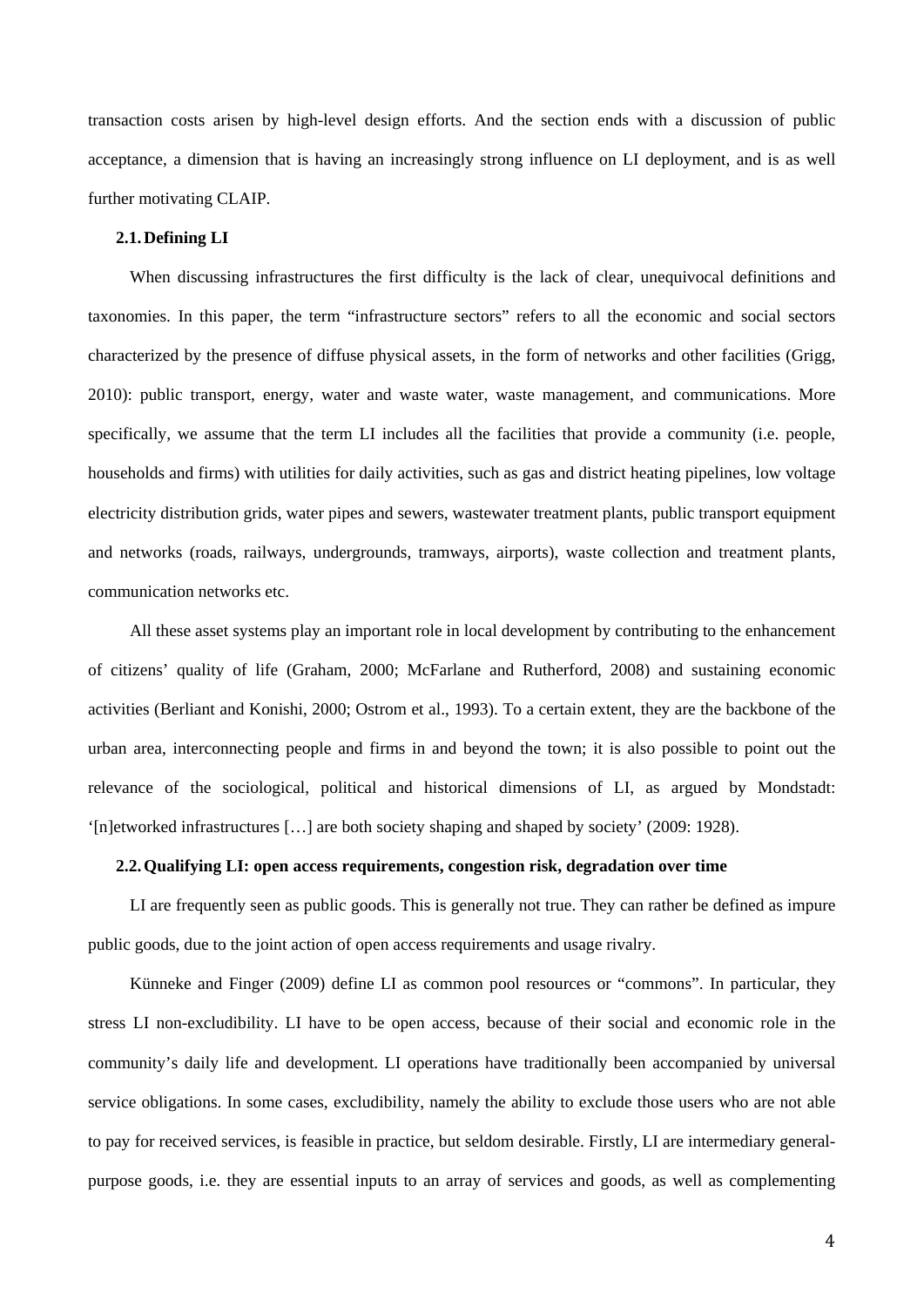other infrastructures (Ostrom and Ostrom, 1977; Frischmann, 2007). Secondly, not only they are at the origin of positive externalities for the local territories (Section 2.1), but the exclusion of some users from their provision could also generate damage for the community (Frischmann 2007): typical examples include sanitation problems, or increased pollution and traffic. Indeed, the obligation to serve and the presence of networks that would be too expensive to duplicate (i.e. natural monopoly) are the main reasons why, in several countries, utilities have been traditionally provided by public authorities.2

At the same time, LI can be regarded as rival goods. In spite of the fact that they are sharable, they exhibit partial subtractability (Ostrom and Ostrom, 1977). More precisely, they are simultaneous rivals because the consumption of infrastructure services by one user can reduce the potential consumption for others. In other words, LI have a limited capacity to provide users that access the infrastructure at the same time and independently with an acceptable level of service, i.e. users incur a risk of infrastructure congestion. Rivalry in infrastructure usage also arises diacronically. The degradation of LI reliability over time is related to exogenous physical processes (e.g. corrosion), but it is magnified by usage intensity and bad maintenance practices. In other words, inter-generational trade-offs are likely to arise and they get harsher because of open access requirements.

To summarize, LI are rivalrous as they are exposed to the risk of congestion and deterioration; they are open-access, although technically excludible. Consequently, LI are an example of impure public goods (Frischmann, 2007; Massarutto, 2009).

#### **2.3.The role of high-level design in LI investments**

In this paper we emphasize that the planning and engineering stages are particularly critical for the realization of LI investments. Firstly, not only the quality of these activities closely determines the construction quality. An appropriate design of facilities slows down the rate of deterioration, and curbs the maintenance expenses, provided that the pattern of use is "reasonable" (Ostrom et al., 1993). Secondly, a high-level design of investments does not limit to engineering activities, it also entails decisions of the investment finance. The economic assessment of infrastructure realization and future maintenance of facility and, relatedly, financial budgeting are indeed central elements for the selection of technical and

<sup>2</sup> Private enterprises have been relatively less present also because investments in urban and suburban networks and plants are highly capital intensive, lump-sum and sunk. When for-profit firms are the main actors (for instance, in a number of US cities), failures in capital and product markets and universal service policies have required authorities to intervene by the means of sector-specific regulations.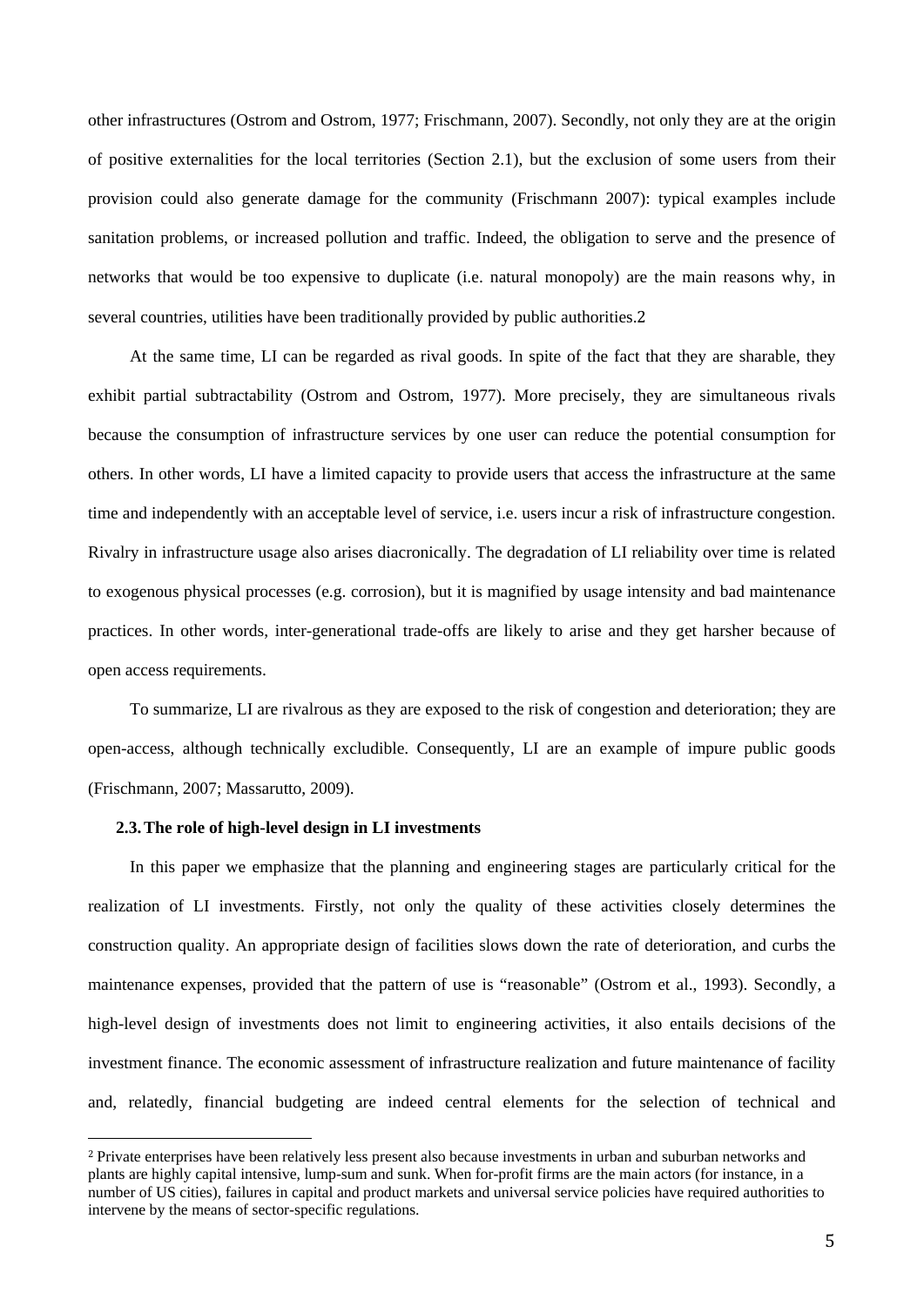organizational alternatives. In a nutshell, it could be said that planning, engineering and finance constitute critical conditions for LI sustainability.

Open access requirements and rivalry in usage converge to motivate the search for institutional arrangements that support in an appropriate way the high-level design of infrastructure facilities (i.e. planning, finance, engineering). In particular, expansion, renewal and modernization investments are necessary to cope with congestion and quality deterioration over time, i.e. two risks that are augmented by open access requirements. In order to reduce the risk of congestion and over-time deterioration, good practices in operation and maintenance (O&M) are of course required, but the expansion and modernization of plants, networks and other facilities is as well necessary to ensure the community an adequate LI capacity. In addition, several key maintenance activities require investment on the grid, i.e. the renewal of pre-existing infrastructures.

## **2.4.Transaction costs in LI investment projects**

A high level design has to take into account some transaction costs which are structurally related to LI investment projects. Ostrom *et al.* (1993) provides a taxonomy of three different typologies of transaction costs that are potentially relevant in planning, finance and engineering.

First of all, transaction costs encompass information costs. This is a very important and peculiar topic for the LI sector. LI are time- and place-specific goods à la Von Hayek. An appropriate design should consider the "local social and physical environmental characteristics", the "various types of production strategies employed in a region" and the "human [social] and physical capital presently underutilized in an area" (Ostrom et al., 1993: 50). Localization of infrastructure facilities implies a comprehensive analysis of all the site-specific variables of the system, because generalization is not possible. As Ostrom et al. (1993) have pointed out, if LI design neglects time- and place-specific conditions, and relies only on scientific codified knowledge it ends in creating "marvels that languish underutilized" (1993: 52).

Secondly, transaction costs include coordination costs, which stem from efforts targetted to obtain information from the many stakeholders involved (directly or not), to negotiate agreements and side payments, to develop a correct information in the community in order to stimulate public acceptance (see also section 2.6).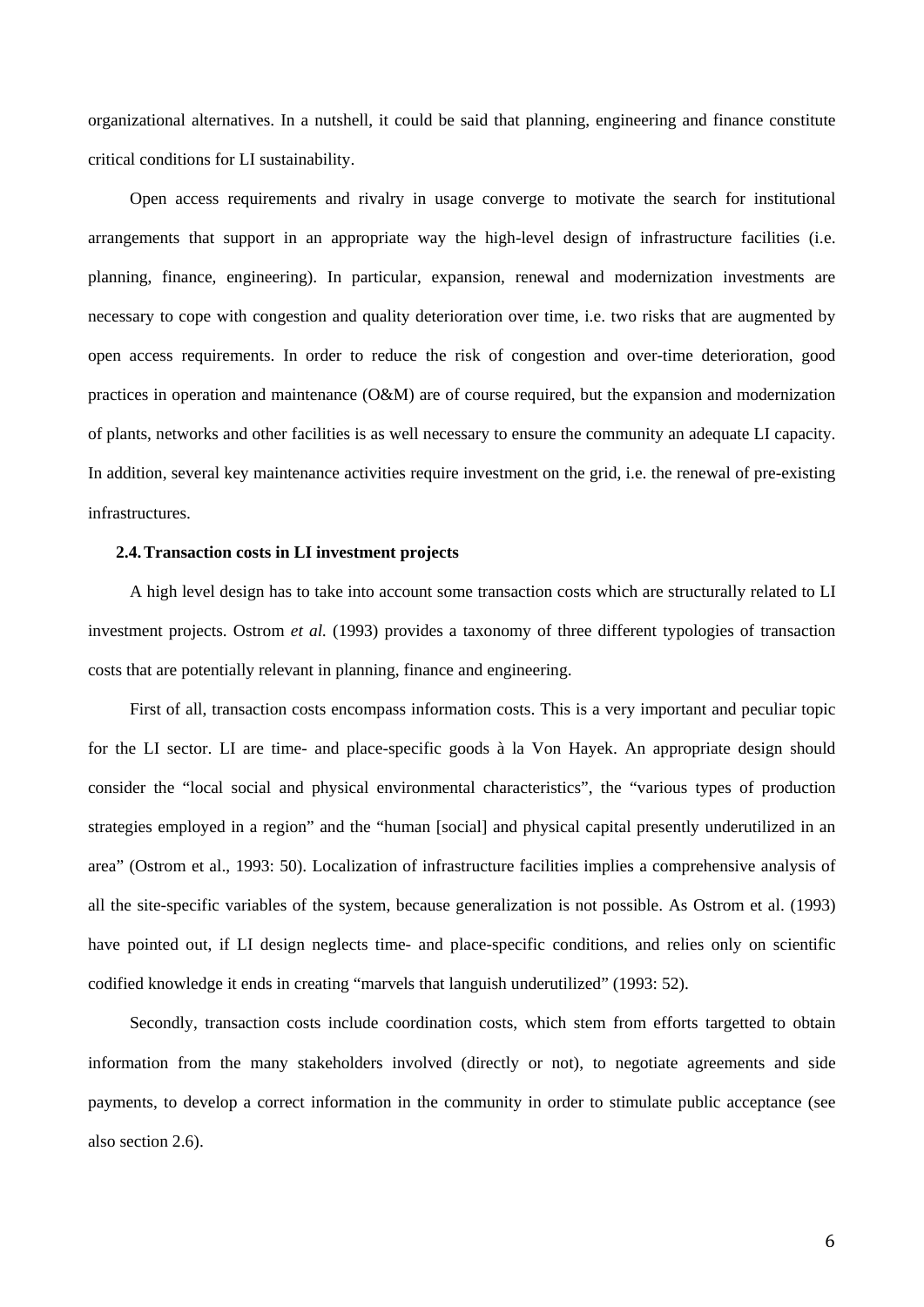Finally, adverse selection and moral hazard determine strategic costs in investment projects. On the one hand, contractual relations with both public managers and private providers are likely to result in a low level of quality-enhancing efforts absent competition, because of the poor contractibility of quality performances (Hart et al. 1997). On the other hand, since different networks and infrastructures are interconnected, there is a risk of shrinkage (Künneke and Finger 2009; Ostrom et al. 1993). Players who are in charge of investment activities are aware that they could not be clearly identified if they under invest in deployment and maintenance activities (and generate congestion and quality degradation problems). In addition, in case of direct involvement of the State or local authorities, strategic costs could increase due to the risk of corruption and rent-seeking practices by bureaucrats (Shleifer and Vishny, 1994).

## **2.5.Bottom-up arrangements in LI projects**

Which are the institutional arrangements which better face the transaction costs that stem from LI investments, and namely, from high-level design? Traditionally, the answer to this question has implied the choice among sharply defined alternative patterns in utility ownership and governance.

Generally speaking, the debate between privately and publicly-owned utilities has brought to no clear conclusion about the most effective ownership model of infrastructure utilities (Helm and Tindall, 2009). Sunk costs, lumpiness, natural monopoly are essential attributes of LI, which may result in under investment and excessive cost cuts LI in privately-owned companies (Hart et al. 1997, Cowan 2006, Sappington 2005). Aside from current constraints in public expenses, the State-owned enterprises have to deal with other problems, which can be traced back either to political interference (Shleifer and Vishny, 1994) or to management discretion and weakness of bureaucrats' incentives to supervise managers (Dixit 2002).

Ostrom has suggested that it is high time to go beyond the dichotomy public vs. private ownership and to look for new institutional arrangements (1990). As Section 2.4 has discussed, the three typologies of transaction costs arise in both the mainstream models. In particular, the information costs implied by local time and place specific LI attributes, imply that "a 'bottom-up', normative and citizen-centred theory of entitlements is necessary in conjunction with a goods-centred top-down theory in order to redefine the role of public services" (Clifton et al., 2004: 11).

This is even more important when considering LI high level design. An approach of governance is particularly necessary to foster LI investment projects. All the stakeholders should accept a shared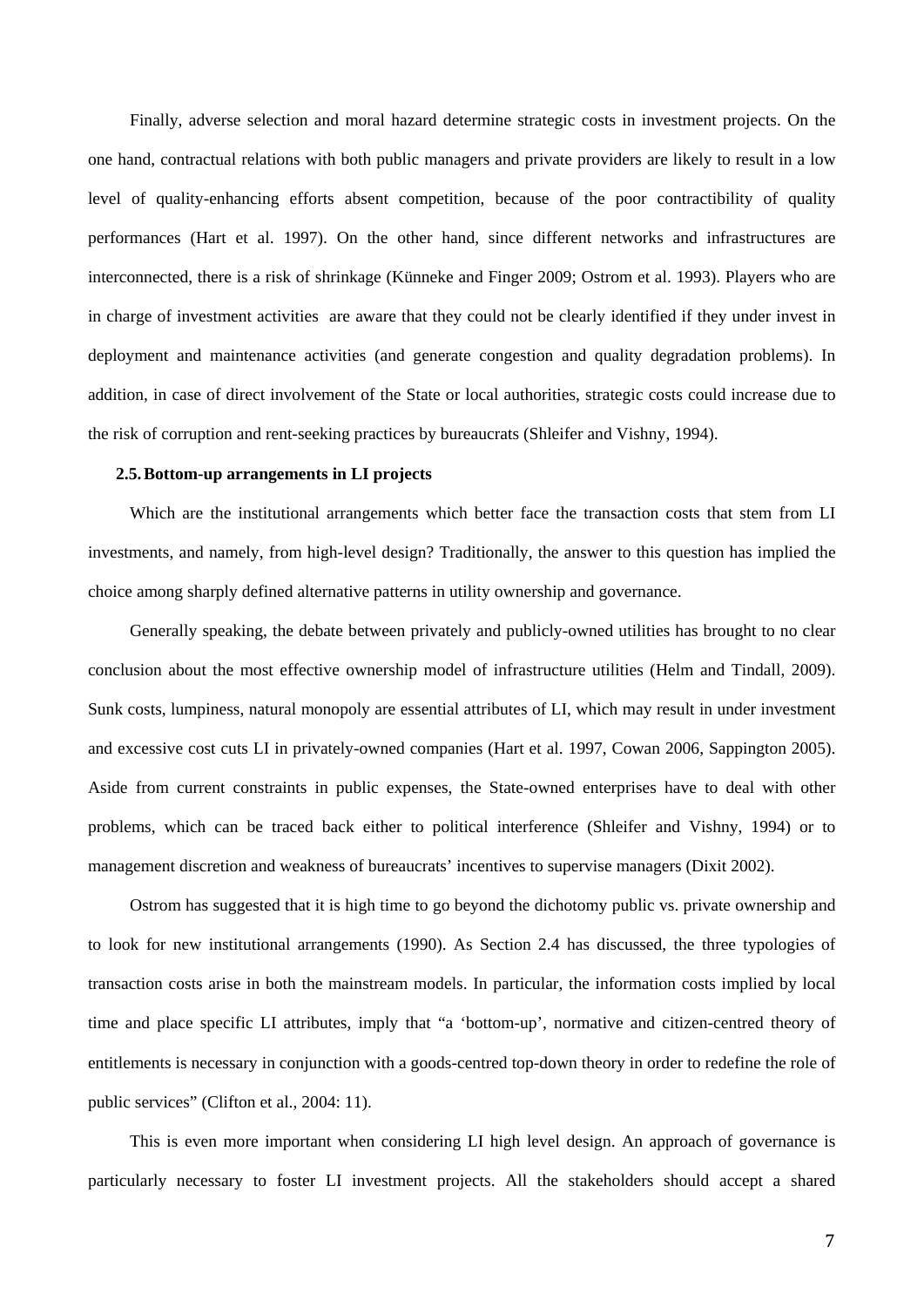responsibility for an investment project because they recognize that the necessary resources are spread among them (Green, 2009). Thus, the investment project should be based on multiorganizational arrangements for solving problems that cannot be achieved, or achieved easily, by single organizations (Agranoff and McGuire, 2001: 296). More precisely, the bottom-up agreements take the form of a "collaborative "groupware" based on social capital, shared learning and a culture of problem-solving among role-based actors; and power balances and disparities based on knowledge, technical skill, organizing skill, and leadership" (Agranoff and McGuire 2003: 1403). Going beyond the conventional wisdoms based either on hierarchical relationships led by the State or on the not always trust-worthy autonomy of market forces, this approach has also been defined as "policentricity" (Ostrom V., 1972): all the actors play their role, but the effectiveness of their action needs coordination and collaboration among them. This is the case suggested for "governing the commons" (Ostrom, 1990): although in this paper LI are only partly considered "commons" (i.e. excludibility is technically feasible, but open access is socially desirable), similarities between these two groups of goods make a polycentric approach interesting also for LI investment projects. Agranoff and McGuire identify collaborations as an alternative institutional arrangement model based on State hollowness: government by bureacracies is only one aspect of a wide network of relationships in order to achive public goals (1998). Focussing on the cases of 237 cities in the USA, they distinguish project-based intergovernmental networks (related to the design of LI) and resource exchange networks (related to the finance dimension of LI investment project). They point out that local utilities have been involved in both the models, showing a positive experience for all the players involved. More recently, illustrating 12 cases of collaborative projects, Agranoff has deepened previous results of the effectiveness of collaboration in achieving goals, as "[n]etworks raise the potential for more rational decision making […] overcome information and resource asymmetries […] create synergistic learning and problem solving" (2008: 326).

Collaboration among local actors in LI investment project do not necessarily imply to alter ownership patterns (i.e. privatization or nationalization programs). CLAIP limits to open the way to a set of governance and management practices which affect transaction costs. In fact, coordination, strategic and information costs, in such a way, are drastically reduced because all main actors are involved into collaboration and bring information which can help LI realization.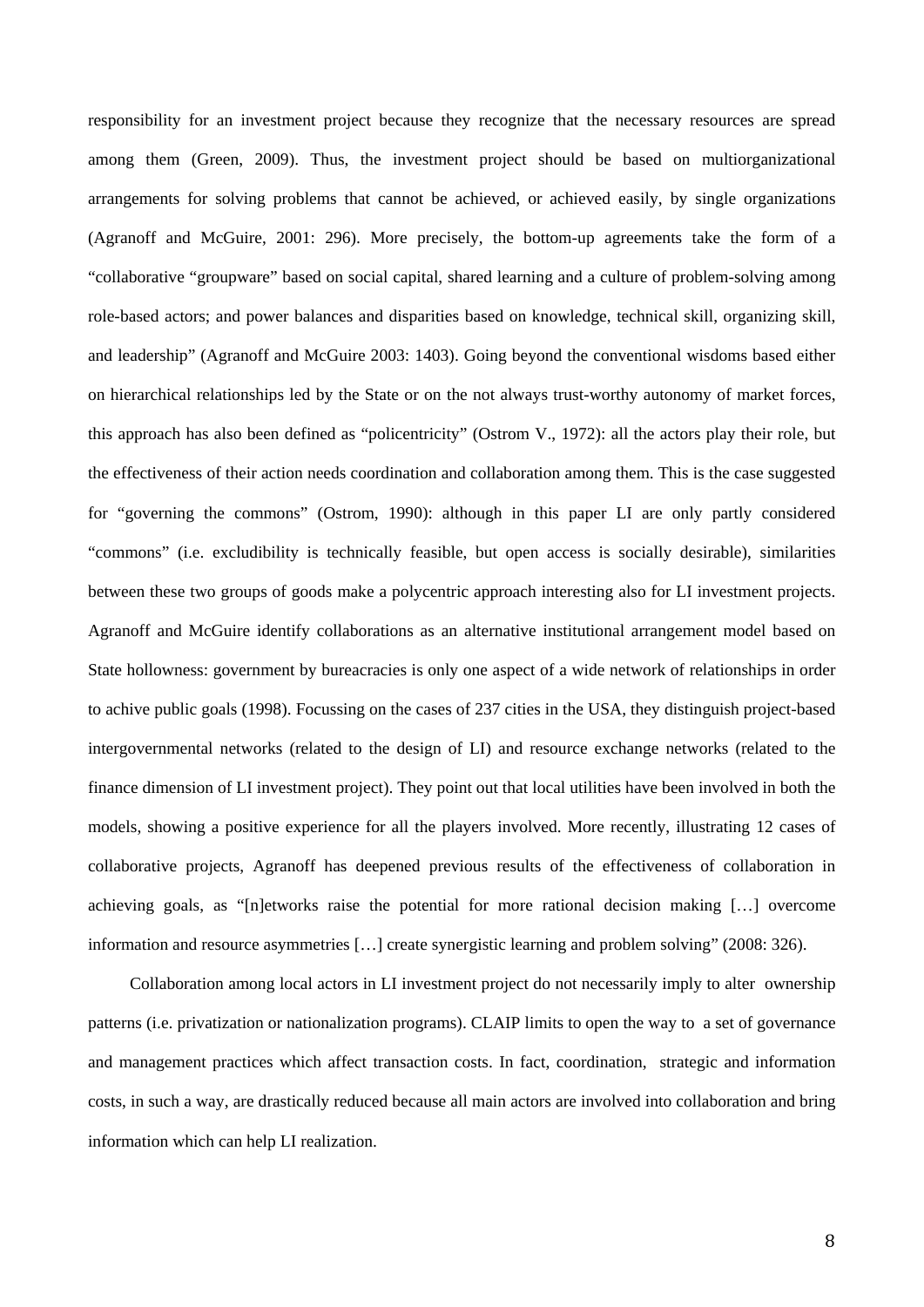#### **2.6.Bottom-up arrangements as a condition for public acceptance**

Infrastructure investments are generally regarded as locally-unwanted investments (i.e. they are at the origin of the so-called Nimby situation). The location processes are becoming increasingly controversial due to the complexity of relations between developer, citizenship, and authorities. In general terms, infrastructure siting involves distinctive difficulties (Vajjhala and Fischbeck 2007), because of the project scale, technoengineering requirements, and geographic constraints. More particularly, the utility networks and facilities generate benefits for the whole community, but they are at the origin of concentrated environmental externalities (e.g. visual disamenities, safety risks, polluting emissions, additional traffic or noise). The neighbouring residents are thus likely to oppose the investment project. The attitude of local community is at the origin of a wide range of siting costs, e.g. monetary payments or in-kind transfers that should compensate the environmental damages, side effects of protest, as the slowdown of construction and operation timelines, litigation costs, requirements of design modifications. According to the Coasean paradigm, a market-based siting decision is likely to be efficient. Local community costs also not homogeneous across sites, because the environmental damages vary with sites (e.g. due to differences in factors such as population density, demography, bio-diversity, tourism intensity, and so on). As a consequence, cost-minimizing developers could autonomously decide to locate the new infrastructure in the neighborhood that receives the least environmental damage, other things being equal (Minehart and Neeman 2002). At the same time, the attitude of host communities towards the investment project does not only reflect the intensity of environmental costs, it is also related to its voice potential. Capabilities to appraise environmental damages, to foster a political representation of local interests, and to offer an effective opposition vary highly across communities (e.g. Hamilton, 1993). Since communities that face similar environmental costs could differ in their potential for collective action the intensity of local opposition ceases to be an efficient driver of location decisions. The solution traditionally proposed to tackle the Hamiltonian effects consists in centralized political mechanisms (Feinerman et al., 2004). Nevertheless political and administrative decisions are also biased by the voice potential of communities, because they are influenced by political lobbying and mobilization capabilities.

In summary, neither market-based siting processes nor top-down political approaches offer a universal remedy to the location problems. By contrast, the involvement of local stakeholders in the early stages of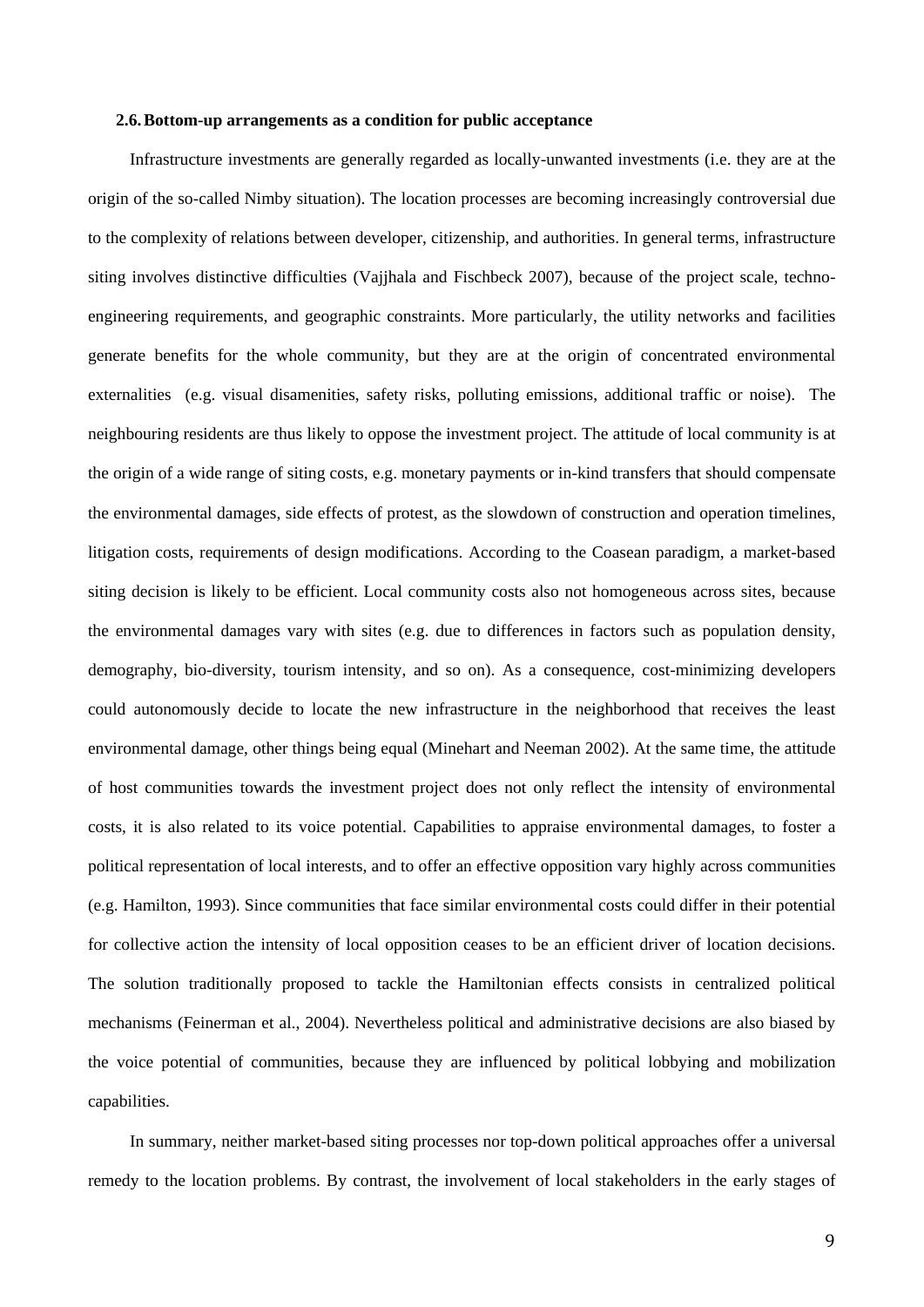investment decision process could enhance the efficiency of siting decisions. On the one hand, collaborative arrangements are likely to reduce the transaction costs that hamper the market-based location decision, by favouring the negotiation of compensations and design modifications. Even more substantially, collaboration among local actors favours the transfer of knowledge from the utility to the citizens (e.g. a better understanding of the reasons why environmental impact and safety risks are limited), and from the citizens to the utility firm (e.g. a more detailed representation of the reasons why certain sites are unsuitable for the investment). On the other hand, collaborative solutions can prove to be more neutral than centralized siting processes with respect to local interests, due to a greater variety of local actors. Stakeholders that take part into cooperative agreements do not limit to the community leaders that traditionally dominate lobbying actions and political representation. They could include user committees, chambers of commerce and business organizations, environmental and heritage associations.

### **3. Conceptual framework and research questions**

During this research some case studies that show how cooperation between local actors has produced satisfactory results have been conducted in order to preliminarily assess the explaining strength of CLAIP theories, and to contextualise them in the Italian utility industry. This section shortly reports three examples, and then illustrates the conceptual blocks of our empirical analysis (the main drivers of LI realization potentially affected by CLAIP, the CLAIP typologies, the CLAIP context) and the relations that link such constructs.

In late 2000, a municipality with around 2,300 inhabitants located in a mountainous region of Northern Italy has fostered the deployment of a medium and low pressure gas pipeline. Previously, diesel oil had been the main energy source used in the area, but this was both costly and inconvenient as it involved considerable storage and supply problems. The pipeline development was a considerable investment that was difficult to justify on account of the municipality being both small and quite far from high-pressure main pipelines. The cost of energy supplies, however, was putting considerable pressure on the local economy which consists mainly of small craft businesses specialized in metal manufacturing, a energy-intensive production process. This situation was further complicated by an unstable legislative framework for local public budgets. Despite all this, however, owing to the joint initiatives of local administrators and local multi-utility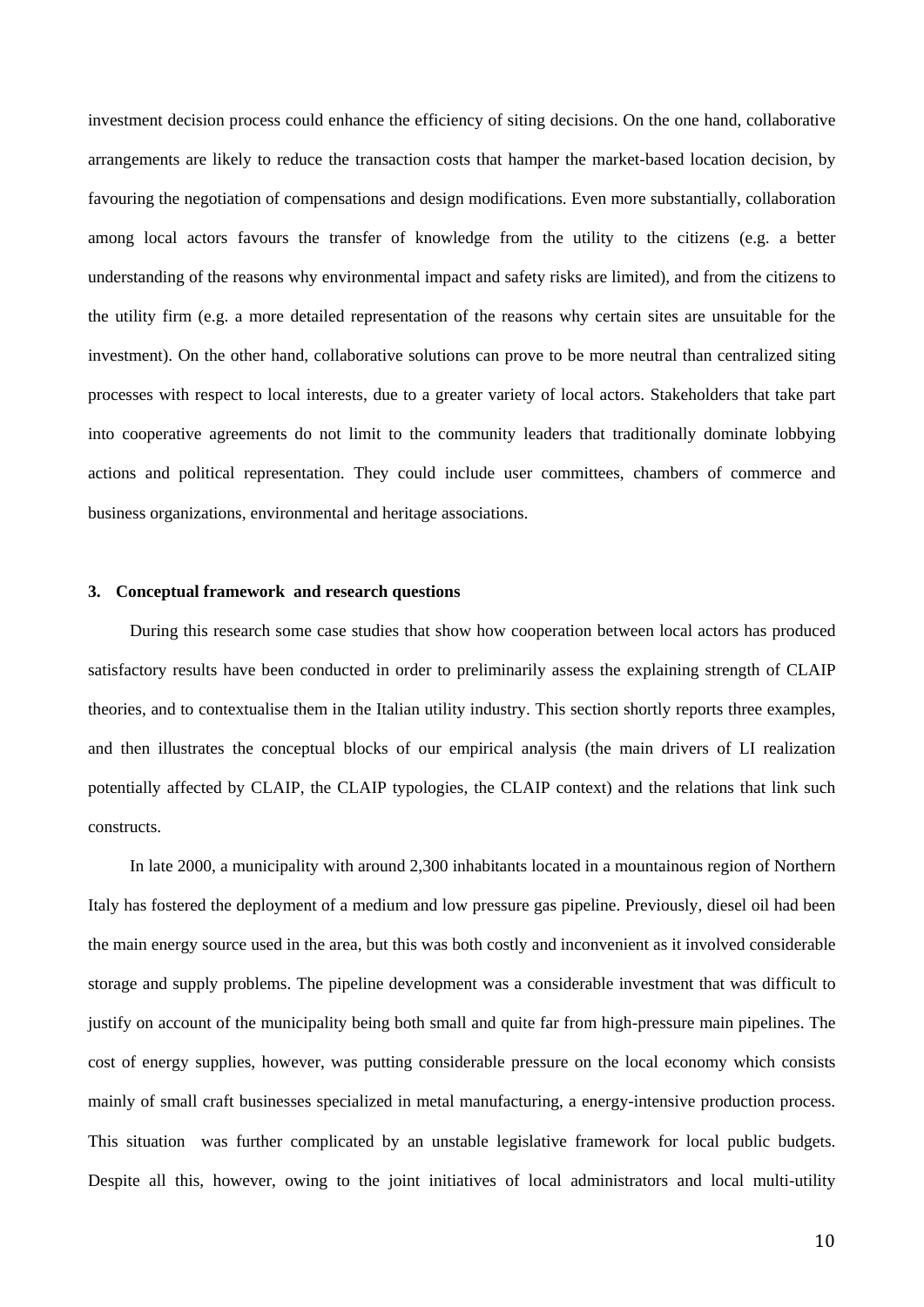company (an entirely publicly-held company) the local institutions succeeded in financing the laying of a 20 km long pipeline specifically for the municipality and another 120 km of pipeline for other municipalities. This is expected to slow down depopulation and and to support the traditional local economy. The intervieweed people have pointed out that the substantial absence of negative environmental externalities made it much easier to gain the consent of all the stakeholders.

Another interesting example consists in the re-launch of an old railway between a big northern city, and smaller towns and rural villages, which also took place in late 2000. One of the principles that local governments were willing to safeguard was the so-called "territorial balance": while it would be clearly uneconomic to provide certain rural locations with modern and efficeint transport services, depopulation and urbanisation towards the bigger city have their own risks. The bigger urban centre would have increased its size but not its life quality, and this would have increased social spending for the entire community. In addition, the involved rural areas provided unique contributions to the whole territory (for example, biomass production, traditional crafts, tourism) , which were worth being preserved. Very few people used the railway also because the trains were old and slow. This situation, however, created considerable traffic jams when buses and private traffic entered the greater towns, especially at peak times. In order to relaunch and to modernize the railway line, a special team was put together with representatives from the various sectors affected and with the aim of preserving territorial balance, By way of example, if the railway were been assessed purely in terms of the number of tickets traditionally sold, the project would have undoubtedly been abandoned as the per-existing demand patterns were really low. Instead a decision was taken to improve the service between rural and urban areas by investing in the refurbishment of rail lines (e.g. along the network of 103 km new tunnels have been deployed) and in the procurement of new trains (2 trains have been bought, and other 8 trains are on the way). In order to encourage people to change transport modes, an agreement with bus providers has been made, and the bus services were shifted to connect local villages to closer railway stations, while connections to the city have been downsized. The total investment amounted to approximately 180 million euros, and the bulk of financial resources has been provided by the State, Region and Provincial Authorities. The project was managed by a consortium specifically created by Provincial Authorities. Today 150,000 people use this service. Trains leave from the small town every 2 hours and there is an urban service every 15 minutes. The results in terms of travel time efficiency are reported to be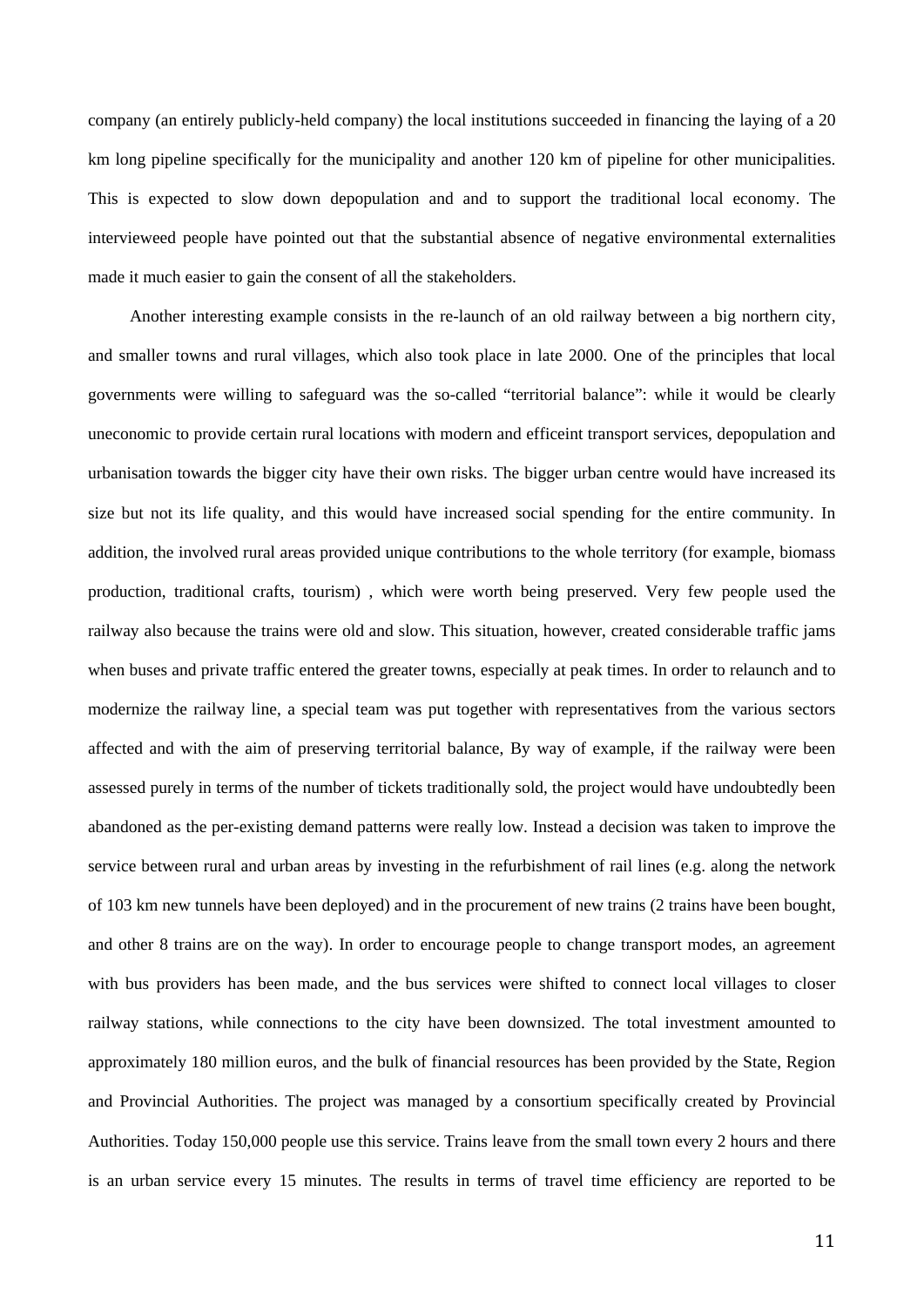impressive. This case study has shown quite clearly that considerable benefits can be obtained by involving all the stakeholders, and by taking into account all the established interests, including the related environmental costs and benefits.

Our third case study regards the renewal of a water supply network that is used by more than 50 municipalities, and by a total of around 122,000 inhabitants in a highly industrialised area. It is a well-known fact that one of the major problems in Italian water industry is the considerable water loss in upstream systems, with several operating problems in terms of water pressure and shortage risks. Unfortunately, the municipality-provider franchising contracts do not help in establishing clearcut responsibilities for the network maintenance and renewal. While it seemed apparent that most stakeholders were interested in network refurbishment, the terms of a potential agreement were far from being well understood. Following a proposal made by the local utility top management, an agreement was signed at the Chamber of Commerce by all the parties interested in improving the service (including major companies and business associations). A redefinition of franchising clauses and a discussion fo financial schemes have accompanied the network re-powering.

The potential relevance of CLAIP theories and analyses that have been surveyed by Section 2 (particularly: Agranoff, 2008; Agranoff and McGuire, 1998; 2001; 2003) has been sketched against investment practices currently in place in the Italian utility and transport industries through the exploratory case studies. We are now in the position to identify the main barriers that currently hamper infrastructure realization in Italian utilities. They can be traced back to the following costs and risks: high siting costs and scarcely predictable project timelines; limited economic and economic sustainability of investment, related to tariff regulation, franchising terms, relations with financial backers; design difficulties in matters such as the project scale, location and technology; mobilization of neighbouring residents and harmed establisked interests against the development. At the same time the previous research and our case studies have hinted to certain conditions that are likely to be necessary for the effectiveness of CLAIP arrangements (e.g actors involved, rules of decision-making process).

The conceptual model illustrated by Figure 1 summarizes the vision that we have now developed on CLAIP, its main effects and the moderating role of context, structure and organization.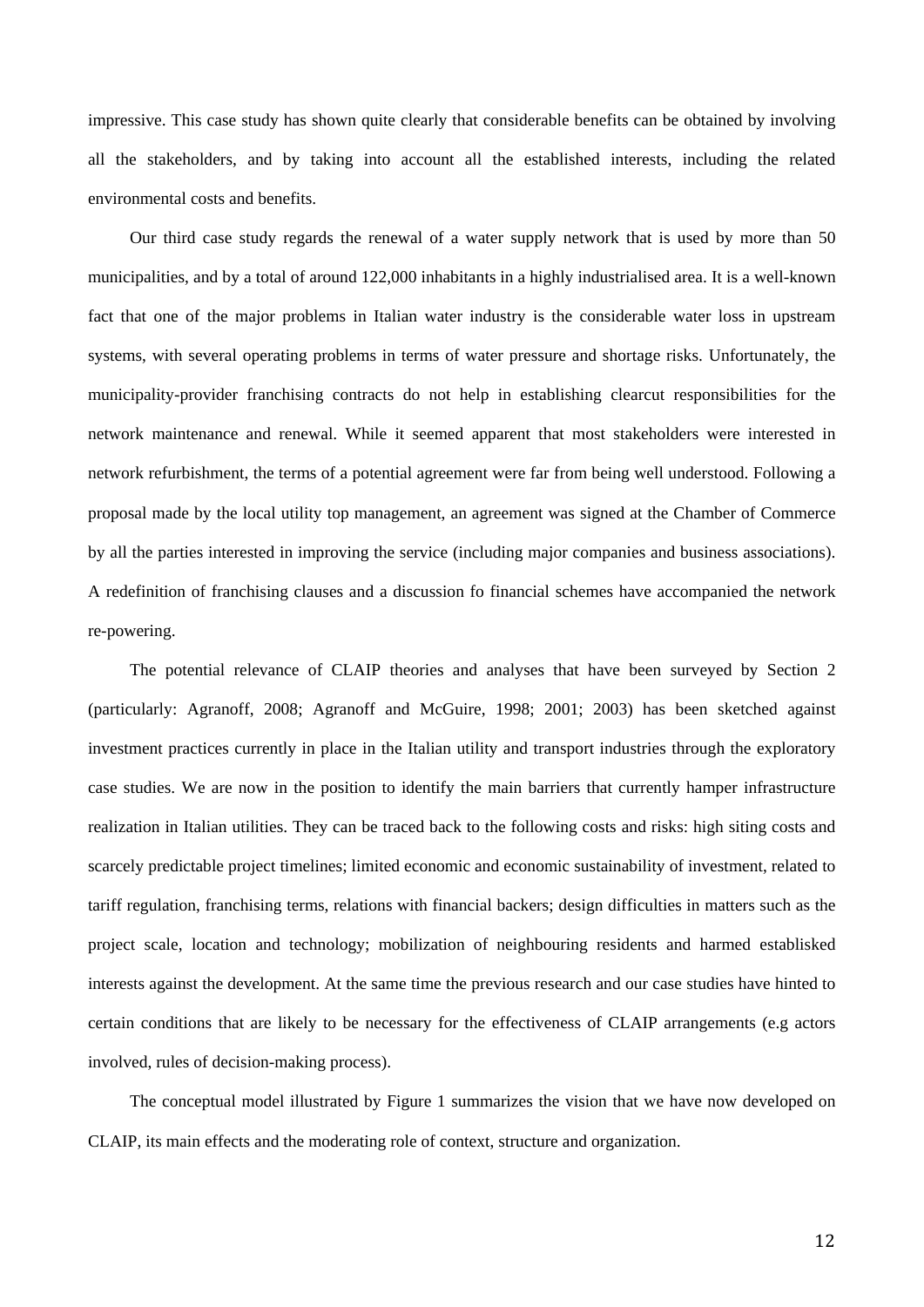**Figure 1. Conceptual model** 



First, CLAIP is argued to increase the success probabilities in LI realization, insofar as it affects the main drivers of the process:

- 1. the economic sustainability of infrastructure investment;
- 2. the knowledge about the potential uses and characteristics of infrastructure;
- 3. the public acceptance of infrastructure (i.e. control of Nimby syndromes)
- 4. the time and cost optimization in infrastructure project.

All these drivers are strictly related to some occurrences of transaction costs which characterize the LI (see 2.4). CLAIP, in fact, is expected to improve at least some of them and to favour the project implementation.

Second, the relationship between CLAIP and the drivers of LI realization varies with structural and organizational aspects, namely the involved actors, the responsibility of each player, the role of leadership, the formal or uninformal structure of the collaboration, the decision-making timing and so forth. Obviously, as in Agranoff and McGuire (2003), different actors have been involved for different cases and different aims, achieving, consequently, different goals, but it is not possible to generalize how CLAIP is structured and organized. CLAIP structure and organization, as shown in the figure 1, influence its effectiveness by gradually and differently affecting one or more drivers. For instance, the involvement of environmental associations can improve both the knowledge of local specific territorial and environmental issues and,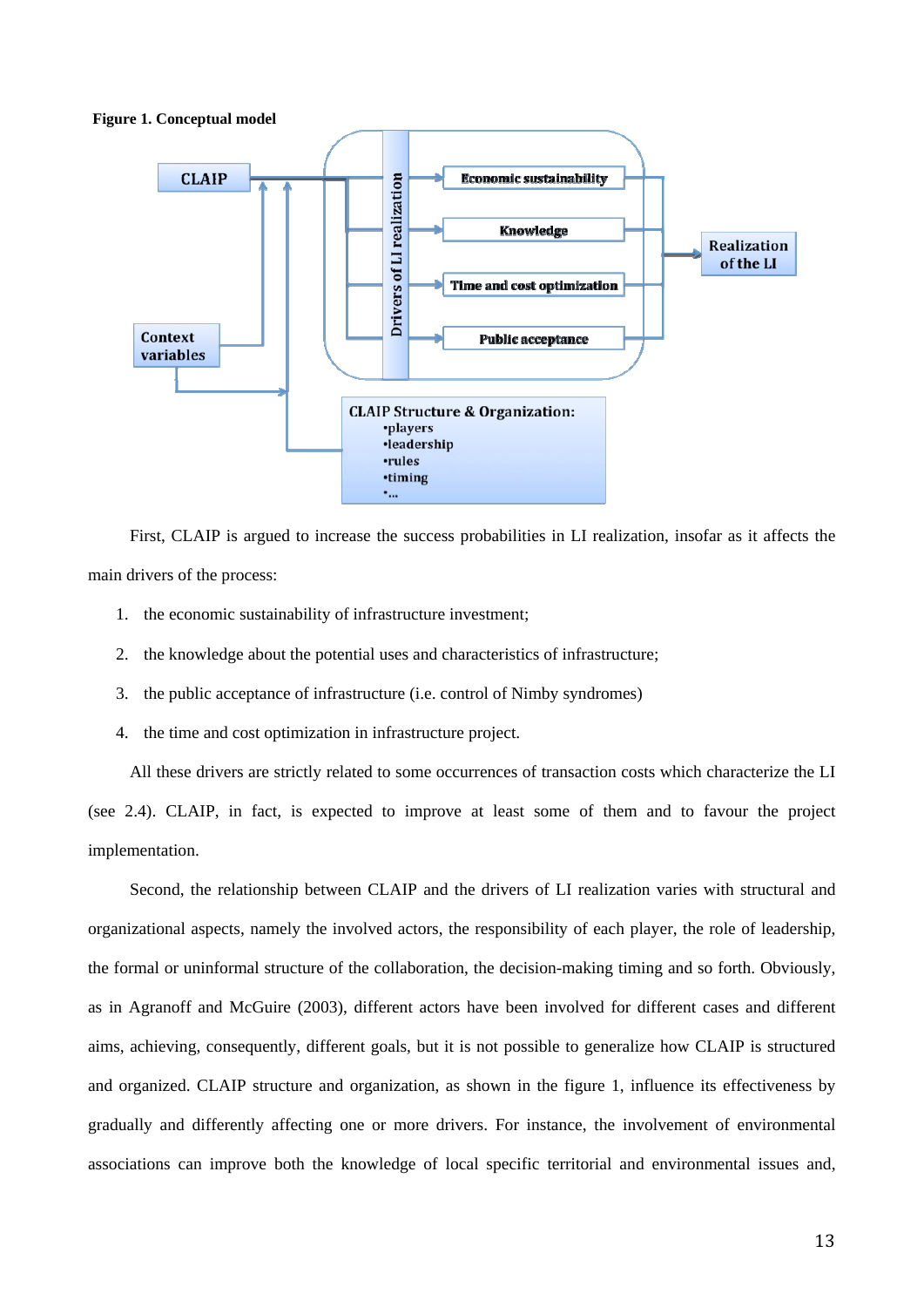consequently, the public acceptance of a LI; at the same time, it can negatively affect efficiency by protracting the time of decisions, with an unclear net impact on effectiveness.

Finally, context variables do play a role. They are likely to be mainly related to the utility structure (e.g. ownership, number of customers, location), though other external factors could be considered by further analyses. It is not so hard to imagine that the impact of collaboration on the public acceptance of a project concerning water management can be harder when the utility is privately-owned; at the same time, a publicly-owned utility could take for granted the knowledge of the local characteristics, contributing to create useless infrastructures or increasing public opposition to the project.

In conclusion, it is possible to identify a positive relationship between CLAIP and the realization of a LI project, through the impact on different CLAIP drivers. However, this relationship can change whenever the structure and the organization of CLAIP change. At the same time, all these impacts can have different results according to the utility characteristics. In principle our analyiss should address the following research questions:

- Does CLAIP enhance the effectiveness of high-level design in infrastructure projects through an increase of time and cost optimization, economic sustainability, knwoledge and public acceptance?
- Which structural and organizational features are required to draw the most from bottom-up institutional arrangements?
- Is CLAIP uniformily effective or does it play different roles in different contexts?

#### **4. Empirical analysis**

Ideally, the exploration of CLAIP conceptual model (Figure 1) and the analysis of our research questions should rely upon a sample with two characteristics. First, in order to obtain results that can be generalized, it should closely reflect the universe of Italian utilities and managers (stratification). Second, it should also include a control sub-sample. In order to be able to observe the effects due to CLAIP*,* and not to other factors, the sample should also include a number of infrastructure projects that have not been realised through cooperative initiatives, but with other types of institutional arrangements. Moreover, both the characteristics and effects of CLAIP should be represented through objective indicators. Finally, in order to learn about the effectiveness of different governance solutions, the bottom-up cooperative agreements should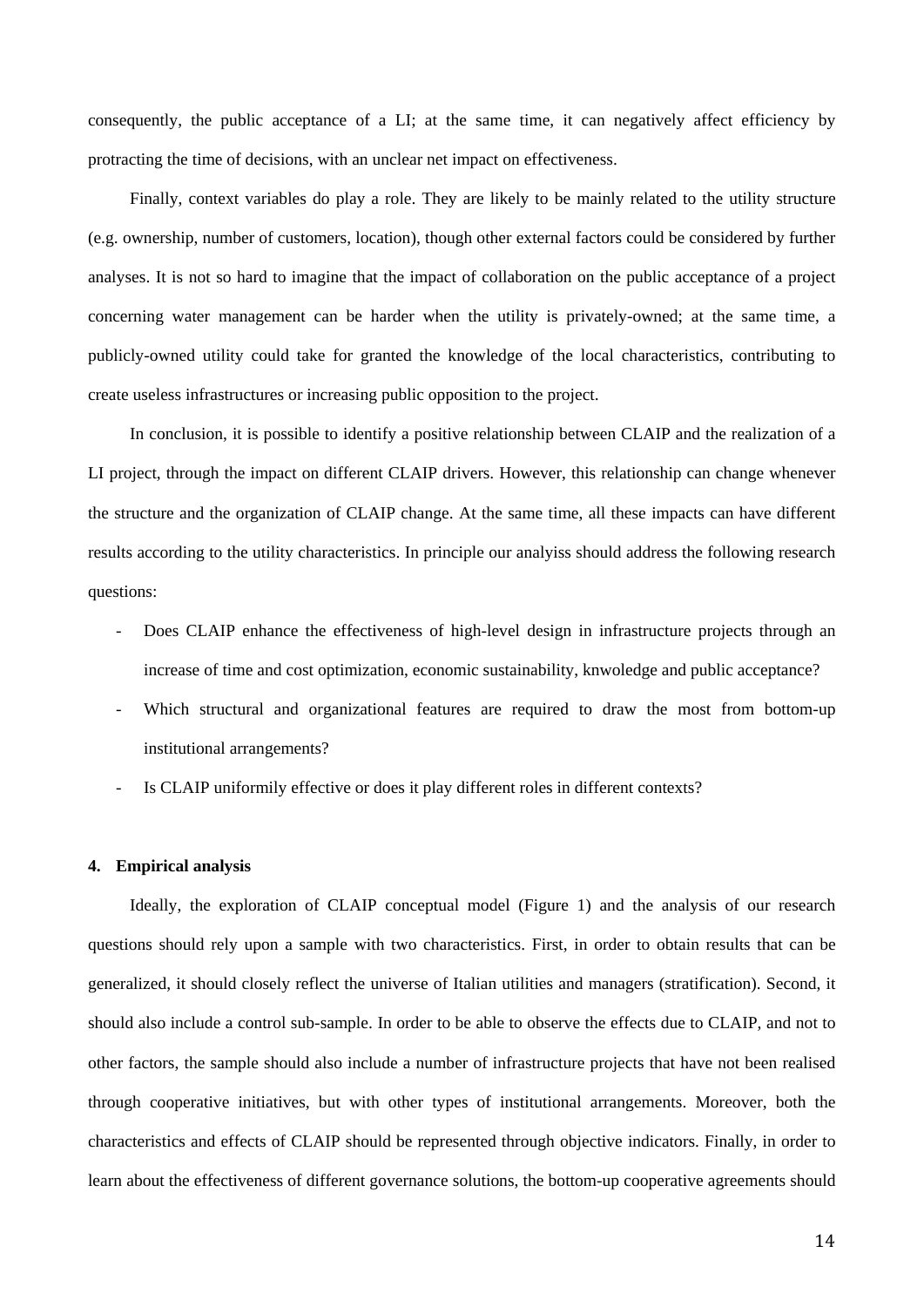be classified according to structural and organizational elements (e.g. the identity and role of involved local actors, the decision rules, the collaboration scope).

Unfortunately this at present seems to be a too ambitious goal. Public domain information on collaborative practices among local actors in infrastructure projects is practically non existent, and available sources (e.g. press news, sector publications) are unlikely to provide detailed information on CLAIP actors, objectives and characteristics.

In the empirical analysis, presented in the following section, these relationships have been observed indirectly through the managerial perceptions of the sample, as the dashed arrows show. As a result, we have decided to conduct a novel field analysis, which explores CLAIP from the viewpoint of sector experts. Despite certain limitations of our empirical approach, the most relevant of which are the reliance upon subjective perceptions and the lack of a control sample (see Section 4.1), one relative strength of our methodology should be emphasised. Traditional objective indicators could at their best reveal to what extent CLAIP initiative have an impact on infrastructure realization but do not tell us how. The importance of disentangling the relations through which CLAIP modifies the investment project implies that depth is a necessary dimension of the analysis, requiring information that is typically beyond publicly available data sources.



**Figure 2. Conceptual model and empirical analysis (dashed lines: managerial perceptions)**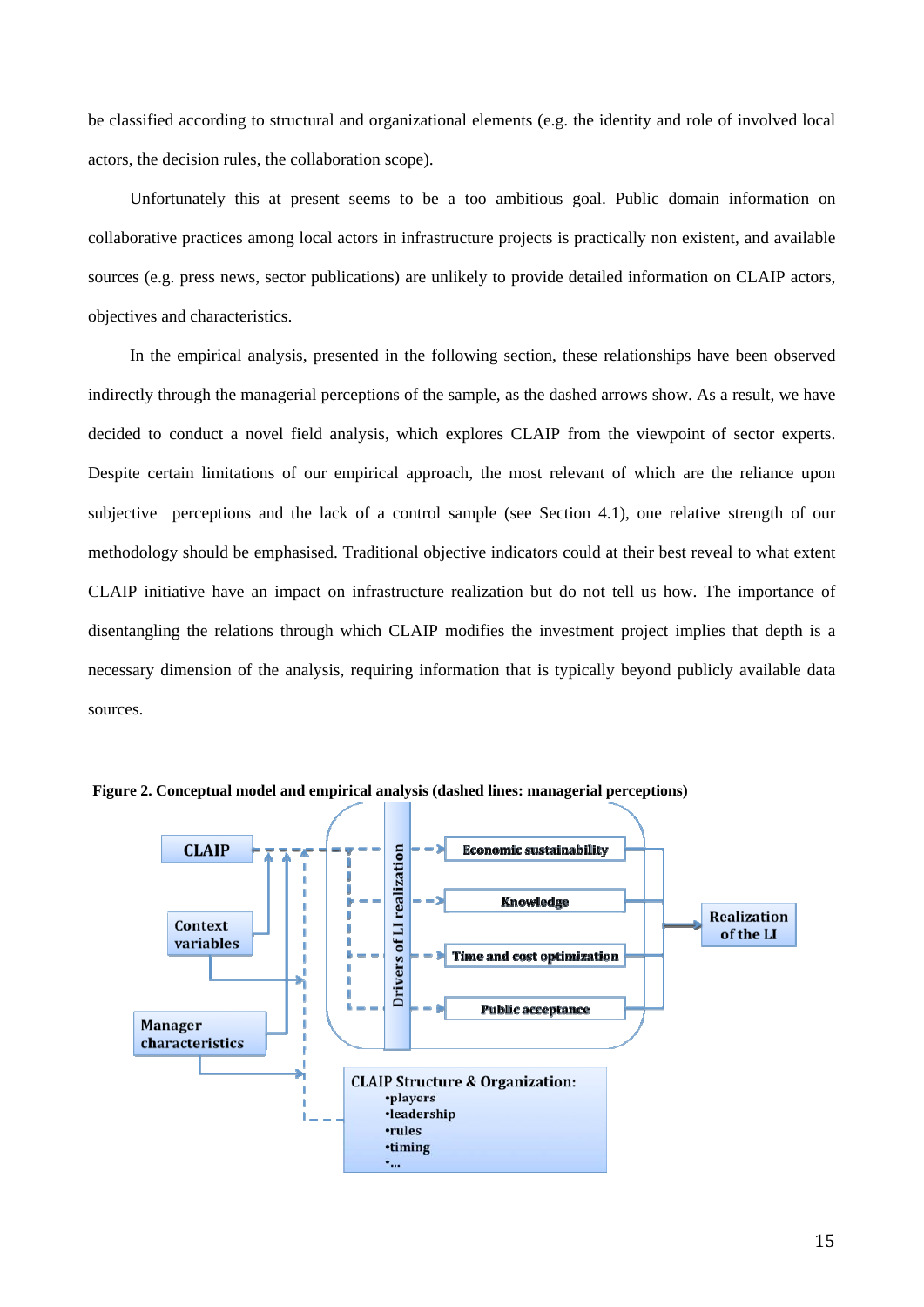As put in evidence in the figure 2, not all the relationships can be identically observed. Among the research questions we essentially focus on the two main groups of relationships: 1. the effective impact of CLAIP on the realization of a LI through the impact on the four drivers previously analyzed; 2. the influence of the structure and organization of the CLAIP on its effectiveness. Characteristics of the management and firm in general are objective indicator, so that their analysis is differently represented in the figure.

## **4.1.Description of the data: sample and questionnaire**

In order to explore the relationship between CLAIP and the drivers of LI realization and the role of CLAIP structure and organization, we have designed a structured questionnaire. While the first part of the questionnaire was targeted to ask information on firm and manager characteristics by the means of categorical indicators, the second part has allowed to collect qualitative data on the different elements of Figure 2 model<sup>3</sup>. First of all we have validated the questionnaire by the means of some direct interviews. This has allowed us to improve the clarity and consistency of survey. Then we have delivered by email the questionnaire to more than 450 managers in early 2010. The potential respondents have been identified by consulting the yearly census of water utilities and public transport utilities associated to Federutility and Asstra, the major sector industry associations, and by direct telephone queries. The two industries have been selected because the are widely recognized to suffer an investment gap, and during personal conversations several experts have documented that a consolidated body of experiences and attempts in the field of collaborations with local actors have been cumulated.

We have selected respondents among Presidents of Boards, Chief executive officers, Operations or network managers as people better informed on high level decisions on infrastructure development. Assistance has been provided by email and by phone when required. At the end 85 questionnaires have been returned (i.e. a 19% return rate). Table 1 illustrates the sample composition with respect to some firm characteristics. Large publicly-owned utilities dominate the sample. In addition, transport enterprises and utilities located in Northern Italy have provided the majority of cases.

<sup>&</sup>lt;sup>3</sup> A third part of the questionnaire addressed public service motivations of respondents. Here we do not present this part of survey, which is the subject of a companion paper.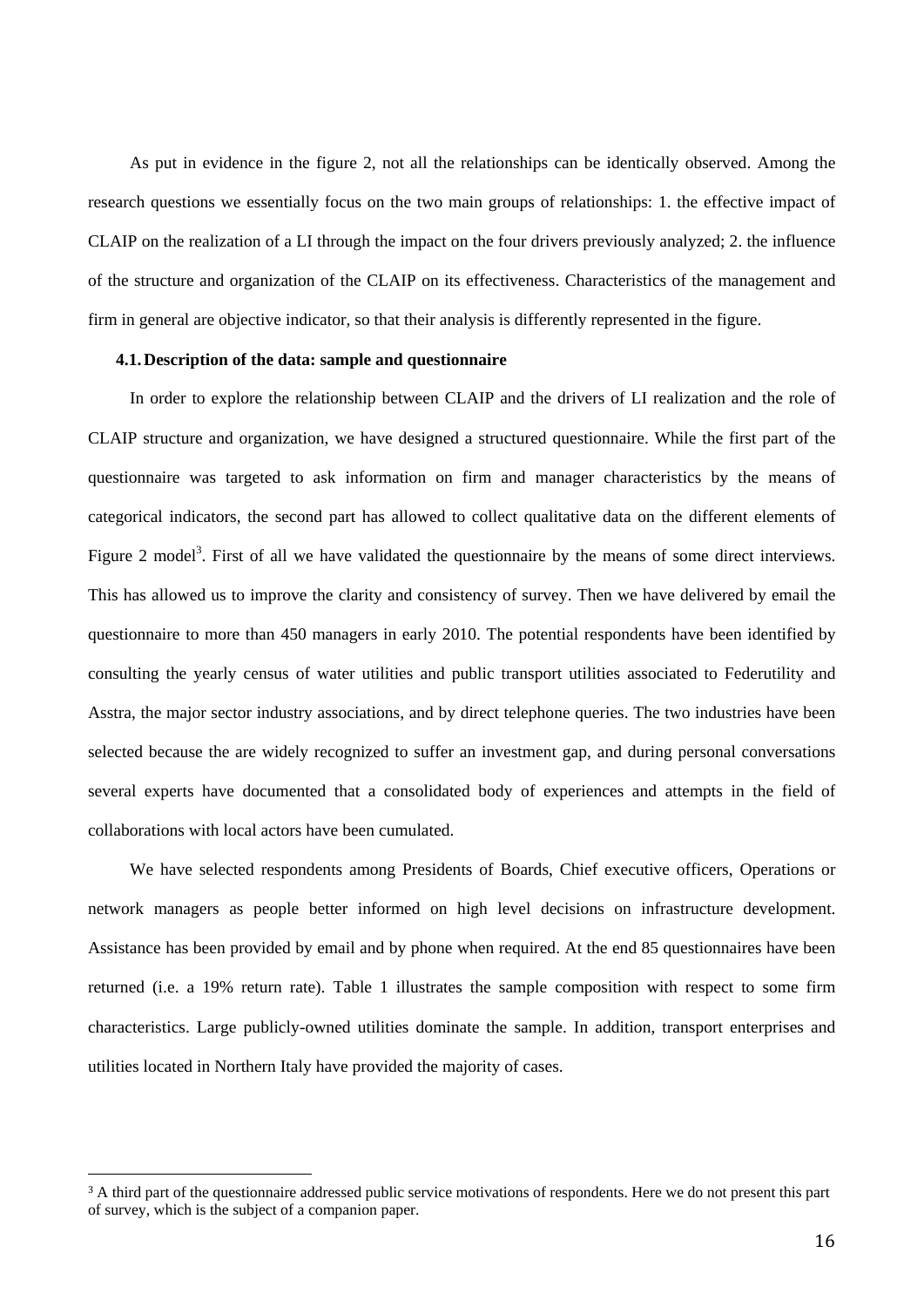| Table 1. Sample distribution: Firm characteristics (N=85) |  |
|-----------------------------------------------------------|--|
|-----------------------------------------------------------|--|

| <b>Binary variable</b> | <b>Definition</b>       | Nr Questionnaires |       |  |
|------------------------|-------------------------|-------------------|-------|--|
| Industry               |                         |                   |       |  |
| <b>WATER</b>           | water and sewerage      | 28                | 32,9% |  |
| <b>TRAIN</b>           | transport               | 57                | 67,1% |  |
| Location               |                         |                   |       |  |
| <b>CENTRE</b>          | Central Italy           | 8                 | 9,4%  |  |
| <b>SOUTH</b>           | Southern Italy          | 14                | 16,5% |  |
| <b>NORTH</b>           | Northern Italy          | 63                | 74,1% |  |
| Size                   |                         |                   |       |  |
| POP_50_149             | 50-149,000 users        | 12                | 14,1% |  |
| POP_150_499            | 150-499,000 users       | 46                | 54,1% |  |
| POP 500                | More than 500,000 users | 25                | 29,4% |  |
| <b>OTHP</b>            | Less than 50,000 users  | 2                 | 2,4%  |  |
| Public ownership       |                         |                   |       |  |
| PUB_0_24               | $0-24%$                 | 6                 | 7,0%  |  |
| PUB_25_49              | 25-49%                  | 2                 | 2,4%  |  |
| PUB_50_99              | 50-99%                  | 30                | 35,3% |  |
| <b>PUB_100</b>         | 100%                    | 47                | 55,3% |  |

The relevance of final sample should be assessed against the universe of Italian utilities and transport enterprises. In order to get some sense of the significance and limitations of our sample we have referred to a recent survey of utilities realized by the Italian Union of Commerce Chambers (Unioncamere, 2008)<sup>4</sup> This report focuses on those utilities that are fully or partly owned by local governments (i.e. municipalities, provinces, or regions), the most relevant component of sector industry associations (i.e. of the addressed utilities). In Italy, there are, respectively, 328 public transport enterprises and 523 water, electricity, and gas utilities that are controlled by local governments. As to the utility size, the survey reports information on sales. In addition in order to compare our sample with the universe we have collected manually information on the sale figures for all the individual respondents and firms. Larger enterprises (i.e. sales equal to or greater than 50 million euros) account for 9% of this universe, while enterprises with sales smaller than 50 million euros and greater than 10 million euros account for another 23% of the whole sector. Our sample is not stratified with respect to this universe. Among the questionnaire respondents, larger utilities are overrepresented: the top enterprises (i.e. sales greater than or equal to 50 million euros) account for 43% of the sample, while the second class size (i.e. sales smaller than 50 million euros and greater than 10 million

<sup>4</sup> Unfortunately the official census of enterprises prepared by the Italian Institute of Statistics is not appropriate to our aim because the adopted industrial classification does not allow to distinguish utilities that provide access to infrastructure services to rural and urban citizens from firms that are active in other parts of the water and transport sectors (e.g. tourist buses, cabs, suppliers of special water services to agricultural or industrial districts and so on).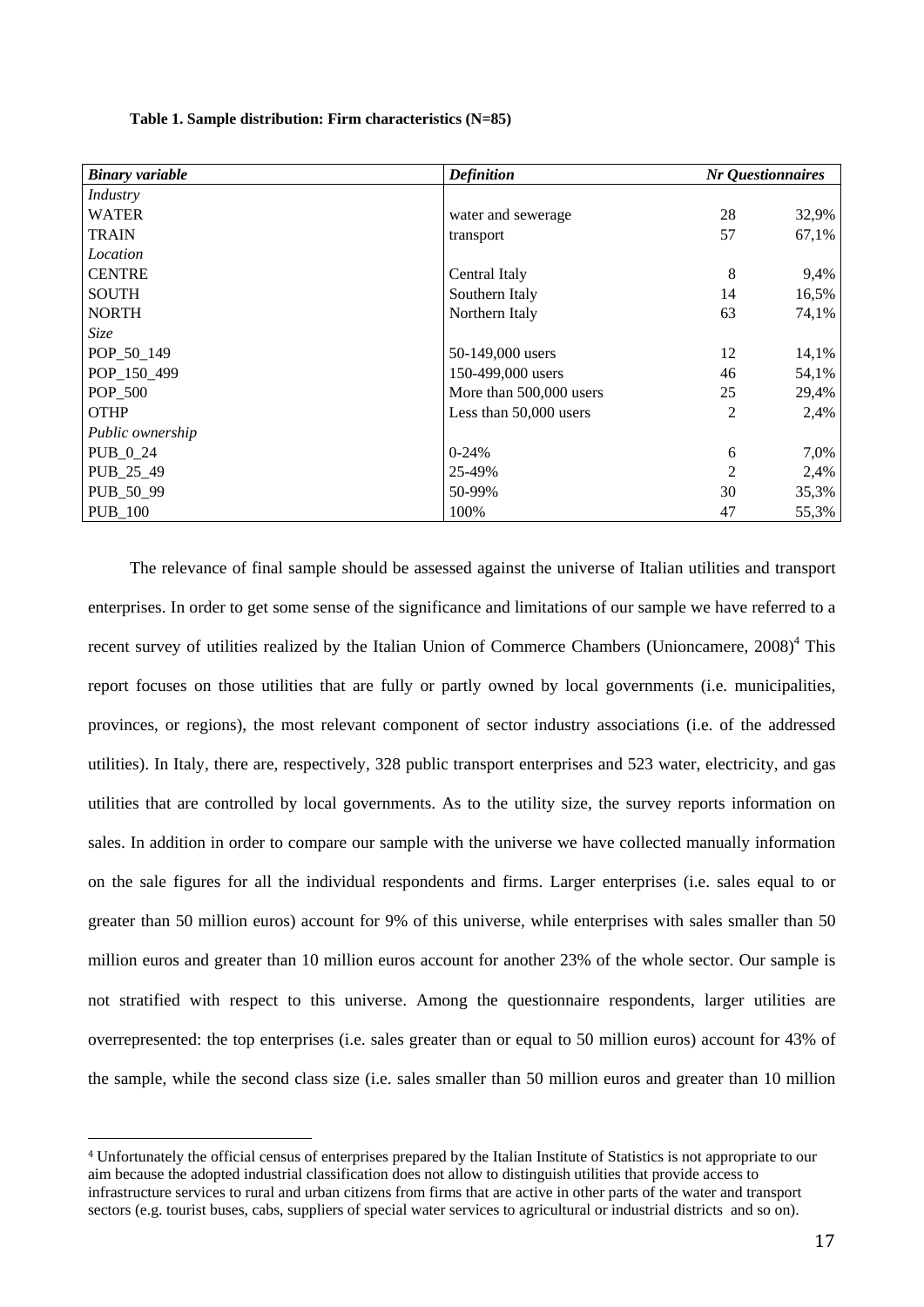euros) account for 50% of observations. The geographic location is more aligned to the universe, because water and transport utilities located in Southern Italy account for 17% of the sector.

As far as the respondents are concerned, Table 2 illustrate their individual characteristics. The majority of interviewees are chief executive officers. As to education, people with an engineering background is the most relevant group.

|  |  |  | Table 2. Sample distribution: Manager characteristics (N=85) |  |
|--|--|--|--------------------------------------------------------------|--|
|--|--|--|--------------------------------------------------------------|--|

| <b>Binary variable</b>                 | <b>Definition</b>                       |    | Nr Questionnaires |  |  |  |
|----------------------------------------|-----------------------------------------|----|-------------------|--|--|--|
| Job (not reciprocally exclusive)       |                                         |    |                   |  |  |  |
| <b>PRESB</b>                           | president of the board                  | 18 | 21,2%             |  |  |  |
| <b>CEO</b>                             | chief executive officer                 | 50 | 55,3%             |  |  |  |
| <b>OPER</b>                            | operations manager                      | 20 | 23,5%             |  |  |  |
| <b>OTHJ</b>                            | other jobs                              | 3  | 3,5%              |  |  |  |
| Sector experience                      |                                         |    |                   |  |  |  |
| SEXP_5_14                              | 5-14 years                              | 30 | 35,3%             |  |  |  |
| SEXP 15                                | more than 15 years                      | 48 | 56,5%             |  |  |  |
| <b>OTHSE</b>                           | less than 5 years                       |    | 8,2%              |  |  |  |
| Education (not reciprocally exclusive) |                                         |    |                   |  |  |  |
| LAW                                    | degree in law or political science      | 9  | 10,6%             |  |  |  |
| <b>ENG</b>                             | degree in engineering                   | 39 | 45,9%             |  |  |  |
| <b>BUS</b>                             | degree in business studies or economics | 14 | 16,5%             |  |  |  |
| <b>OTHED</b>                           | other education                         | 23 | 27,0%             |  |  |  |

Three strength points of our survey should be emphasised.

First, while we rely on managerial perceptions, that is, on subjective measures, we have controlled the competences and expertise of interviewed people through a sector experience indicator and a question on past experience in collaboration with local actors. Managers with a long experience in the sector (i.e. more than 15 years) make up the majority of our observations (i.e. 56.5% of the sample, Table 2). In addition, only 13 out of 84 respondents have reported that they have a null experience of collaborative initiatives with local actors in the realization of investment projects.

Second, some reversed questions have been included in order to be able to strengthen the consistency of collected information. As will be illustrated in Section 4.2 the statements proposed by reversed items have generally obtained a weaker agreement. Similarly the order through which items have been presented was random, in order to reduce the common bias problem.

Third, although the survey sample is rather small, the data obtained provide in-depth information about cooperation in infrastructure projects. In particular, the questionnaire, after having provided the respondent with a definition and some examples of CLAIP initiatives, has proposed a number of statements on the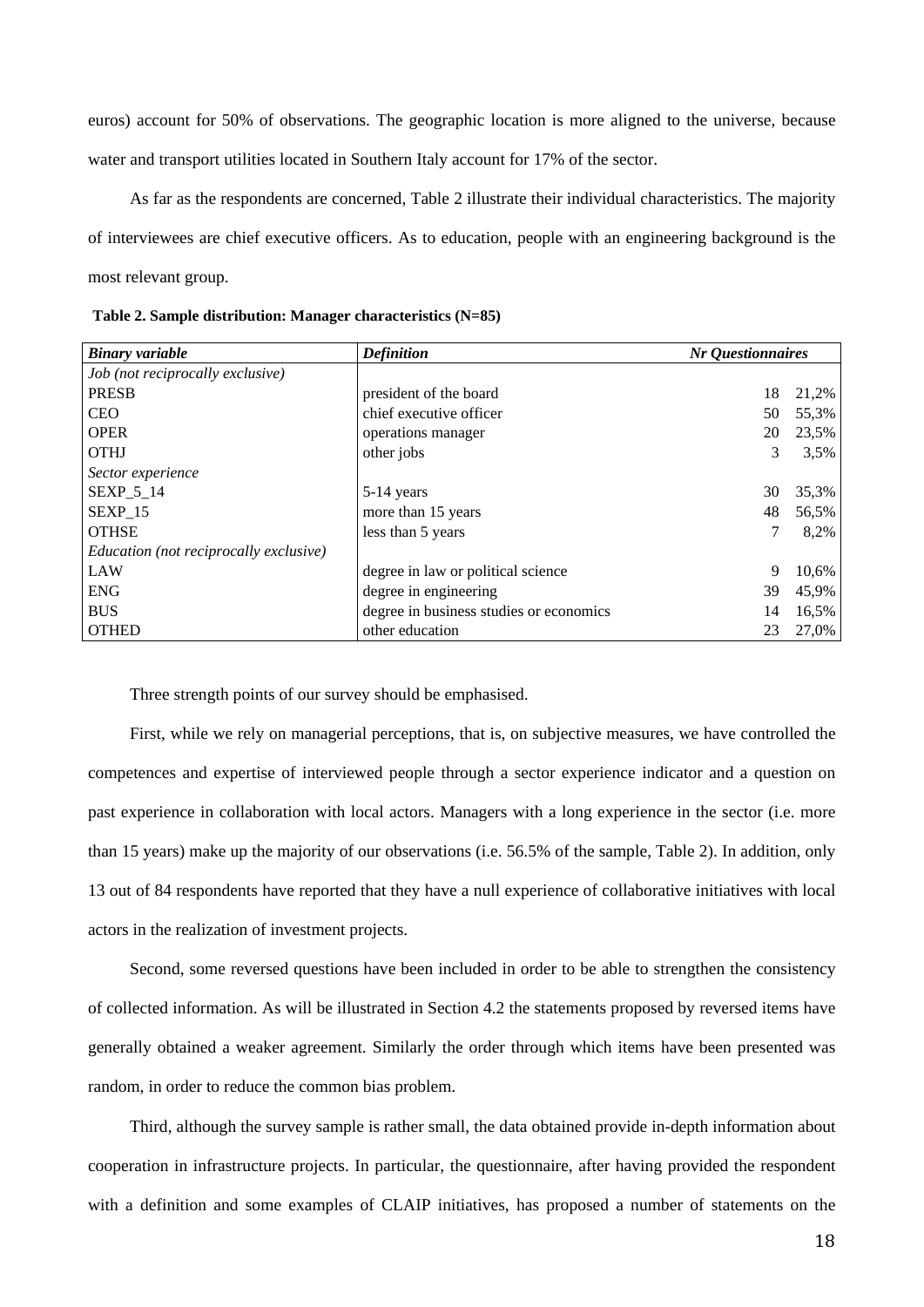different drivers through which CLAIP is expected to foster the infrastructure realization. The group of questions is expected to underlie the following conceptual constructs, previously introduced in section 3.2.

- *Time and Cost Optimization.* Each item describes an element through which CLAIP may or may not decrease the costs and times of infrastructure project.
- *Economic sustainability.* Each item describes an element through which CLAIP may or may not improve the financial and economic sustainability of investment.
- *Knowledge.* Each item describes an element through which CLAIP allows the developers to obtain a more detailed knowledge of inputs especially relevant for high-level design of facilities (for instance, the demand potentially expressed by citizens for infrastructure use, or project alternatives), or allows the citizens to overcome suspects towards the new facility by getting a greater acquaintance with the infrastructure characteristics.
- *Public acceptance*. Each item describes an element through which CLAIP may or may not reduce the opposition of neighbouring residents to infrastructure.

Table 3 reports the complete sets of items for each of the mentioned conceptual constructs. Two items have been preliminarily associated to two different constructs because they are potentially related to both of the conceptual constructs. The respondents have been solicited to express their agreement or disagreement. The interviewees could select their answers from a 5-point Likert scale: 1 (strongly disagree), 2 (moderately disagree), 3 (neither agree nor disagree), 4 (moderately agree), 5 (strongly agree).

The survey also asks questions about the local actors that should or should not take part into CLAIP initiative (i.e. Structure conceptual construct). At the same time the survey proposes statements that describe the organization of CLAIP initiatives (i.e. Organization conceptual construct): organizations that should lead the collaboration, potential biases brought in by different actors, reliance upon institutional formalized committees and so on. Table 4 reports the complete sets of items for the two dimensions.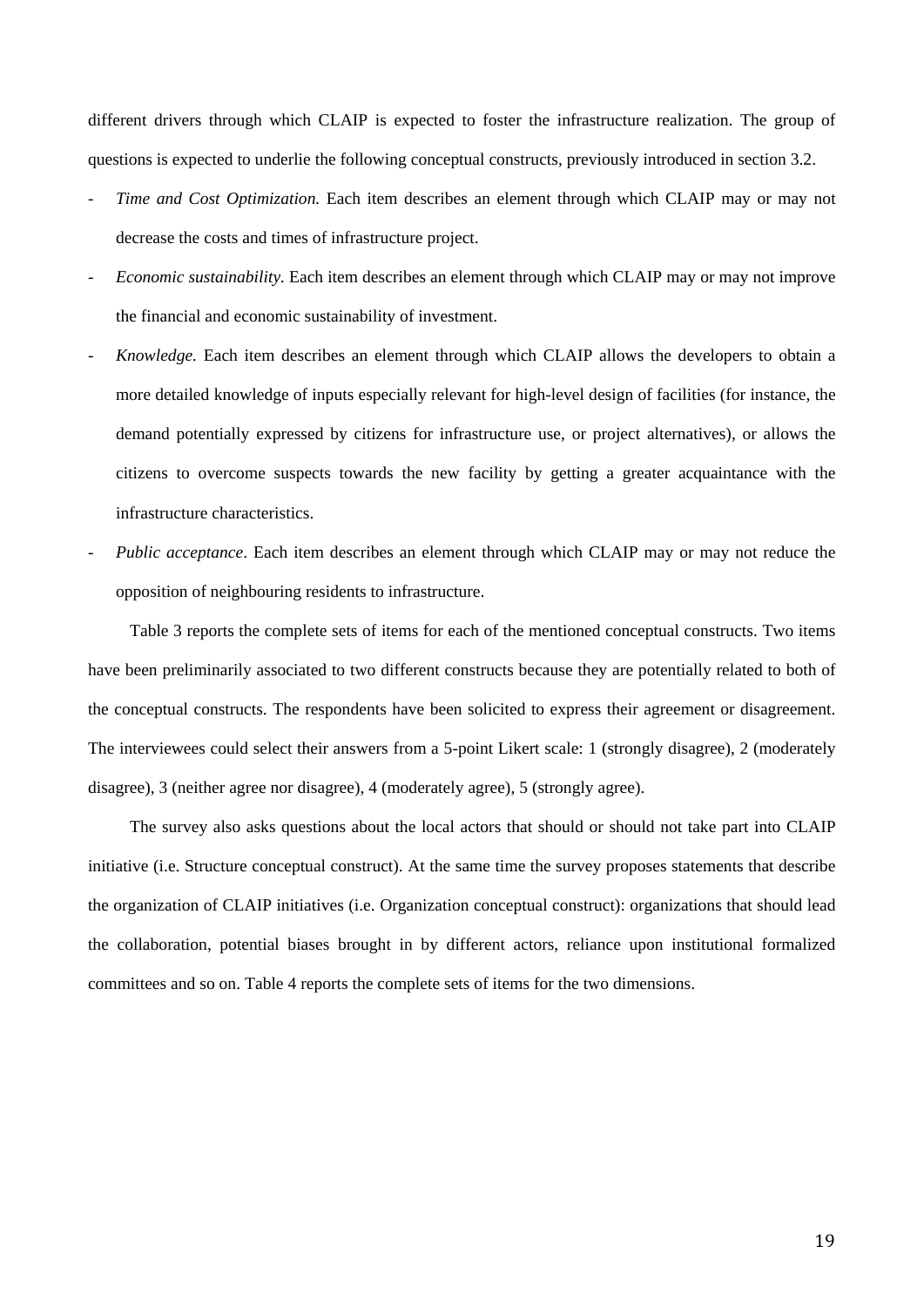# **Table 3. CLAIP benefits and costs: Descriptive statistics**

| <b>Items</b>                                                                                       | $Nr$ Obs | <b>Mean</b> | <b>Median</b>  | St. Dev |
|----------------------------------------------------------------------------------------------------|----------|-------------|----------------|---------|
| Time and cost optimization of infrastructure project                                               |          |             |                |         |
| CLAIP simplifies the authorisation and permitting process                                          | 83       | 3.76        | 4              | 0.99    |
| CLAIP reduces planning times by involving the major actors                                         | 83       | 3.14        | 4              | 1.29    |
| The utility can autonomously undertake high-level investment design<br>(reversed)                  | 83       | 3.12        | 4              | 1.26    |
| CLAIP is complex and create additional costs (reversed)                                            | 83       | 3.00        | 2              | 1.11    |
| CLAIP does not improve success chances of investment realization (reversed)                        | 83       | 3.01        | $\overline{c}$ | 1.15    |
| Economic sustainability of infrastructure investment                                               |          |             |                |         |
| New backers can be identified and attracted through CLAIP                                          | 83       | 3.31        | 4              | 1.00    |
| Resorting to the CLAIP system reduces the economic risks of the project                            | 83       | 3.50        | 4              | 1.11    |
| CLAIP facilitates the redefinition of tariff and franchising conditions                            | 83       | 3.19        | 4              | 1.13    |
| CLAIP does not simplify relations with backers (reversed)                                          | 83       | 3.08        | 4              | 1.08    |
| Knowledge about potential uses and characteristics of infrastructure                               |          |             |                |         |
| CLAIP offers extra important information for feasibility analyses and planning                     | 83       | 3.75        | 4              | 0.88    |
| Planning alternatives emerge better if the project is shared                                       | 83       | 3.93        | 4              | 0.95    |
| CLAIP help spread correct information about systems and technology                                 | 83       | 3.78        | 4              | 1.00    |
| If citizens are involved in CLAIP through their representatives, they will have<br>less objections | 83       | 3.73        | 4              | 1.00    |
| The utility can autonomously undertake high-level investment design<br>(reversed)                  | 83       | 3.12        | 4              | 1.26    |
| An investment cannot be planned effectively without involving the local actors                     | 83       | 3.57        | 4              | 1.04    |
| CLAIP does not help in identifying user requirements and problems (reversed)                       | 83       | 2.69        | 2              | 1.12    |
| Public acceptance of infrastructure                                                                |          |             |                |         |
| CLAIP helps in spreading correct information about facility characteristics                        | 83       | 3.78        | 4              | 1.00    |
| If citizens are involved in CLAIP through their representatives, they will have<br>less objections | 83       | 3.73        | 4              | 1.00    |
| CLAIP is fundamental for identifying compensation, if necessary                                    | 83       | 3.64        | 4              | 0.93    |
| CLAIP does not resolve environmental opposition problems (reversed)                                | 83       | 3.11        | 2              | 1.18    |

# **Table 4. Items, CLAIP structure and organization: Descriptive statistics**

| <b>Items</b>                                                                                                                       | Nr Obs | <b>Mean</b> | <b>Median</b>  | <b>St Dev</b> |
|------------------------------------------------------------------------------------------------------------------------------------|--------|-------------|----------------|---------------|
| <b>CLAIP</b> structure                                                                                                             |        |             |                |               |
| Local governments should take part in CLAIP.                                                                                       | 83     | 4.34        | 4              | 0.80          |
| Local business associations should be involved in CLAIP.                                                                           | 83     | 3.31        | 4              | 0.99          |
| Consumer representatives should be involved in CLAIP.                                                                              | 83     | 3.77        | 4              | 1.04          |
| Local environmental associations should be involved in CLAIP.                                                                      | 83     | 3.48        | 4              | 0.90          |
| It is wise to limit the number of local governments involved.                                                                      | 83     | 3.36        | 4              | 1.30          |
| When consumers are involved their input is not very constructive.                                                                  | 83     | 2.99        | 2              | 1.19          |
| The presence of local stakeholders among the utility partners<br>encourages investment and improves level of service performances. | 83     | 3.91        | $\overline{4}$ | 0.89          |
| <b>CLAIP</b> organization                                                                                                          |        |             |                |               |
| CLAIP processes should be given a formal structure.                                                                                | 83     | 3.34        | 4              | 1.00          |
| CLAIP leadership should be taken by local governments.                                                                             | 83     | 3.43        | 4              | 1.23          |
| CLAIP leadership should be taken by the utility.                                                                                   | 83     | 3.05        | 4              | 1.19          |
| "Service committees" are an ideal sphere for CLAIP.                                                                                | 83     | 3.30        | 4              | 1.19          |
| Involving public administration means intensifying bureaucracy.                                                                    | 83     | 3.28        | 4              | 0.98          |
| The decision-making process in CLAIP is exposed to interferences<br>by parties                                                     | 83     | 2.93        | $\mathfrak{D}$ | 1.08          |
| The CLAIP should not alter the decision-making process, it should<br>have a purely advisory capacity.                              | 83     | 3.19        | 4              | 1.19          |
| If the length of negotiations is predefined they will be more<br>successful.                                                       | 83     | 3.67        | 4              | 0.81          |
| CLAIP require informal meetings.                                                                                                   | 83     | 3.91        | 4              | 0.81          |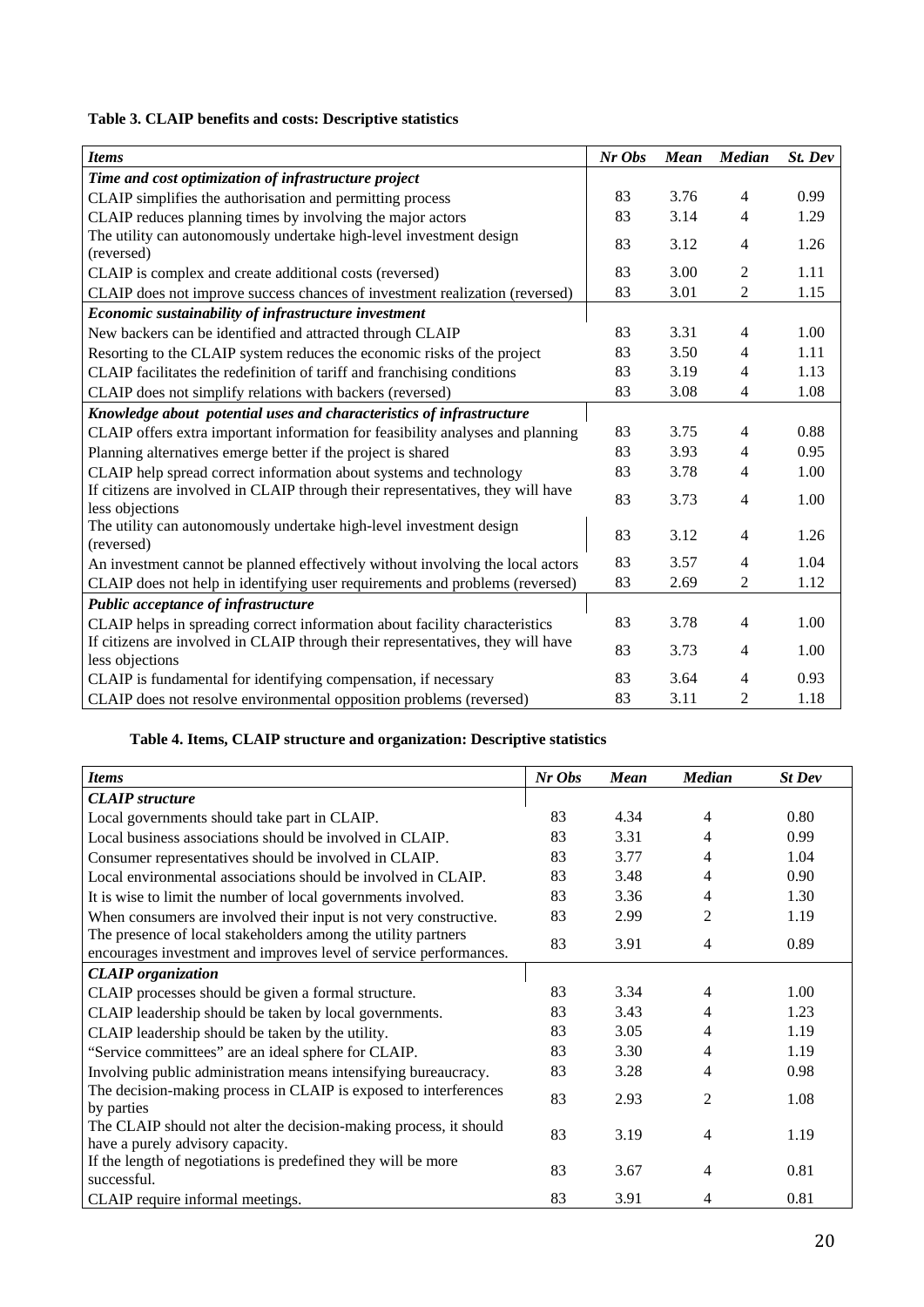## **4.2.Results from individual questions**

The respondents have expressed a general consensus on the benefits that are created by CLAIP as an institutional arrangement. Table 3 reports the sample mean and median for each item. Firstly, with the exception of reversed items, half of the interviewees agree or strongly agree with all the proposed statements but one (i.e. the median value is equal to 4). An exam of reported mean values show that *Knowledge* and *Public acceptance* are the conceptual dimensions that have attracted a greater agreements. Aside from a reduction of costs and timelines or a more effective relationship with financial markets and intermediaries, cooperation with local actors seems to create conditions for a more effective high-level design of facilities and for a siting process that increases the public acceptance. The sector experts seem to highly value CLAIP especially because it simplifies authorization processes and permitting activities, it elicits a response from local stakeholders that vehicles relevant information on design alternatives, project sustainability and potential infrastructure usage, and, finally, it curbs the residents' oppositions to the development by easing the transfer of relevant pieces of knowledge about the technological and environmental characteristics of plant and networks.

As to the actors who should be involved in bottom-up initiatives (*Structure* dimension), the descriptive statistics reported in Table 4 seem to indicate that CLAIP strongly requires the participation of local governments and other local stakeholders, while the convergence of experts on environmental and user associations is slightly weaker. Among the items that describe CLAIP organization, the single most shared statement concerns the relevance of informal coordination structures, while the consensus on other questions is not so strong as it is for the other dimensions.

#### **4.3.Results from synthetic indicators**

As was mentioned earlier, the questionnaire comprises a large number of specific questions relating to the relationship between CLAIP and time and cost optimization of the project, economic sustainability of investment, creation and transfer of knowledge on infrastructure characteristics, public acceptance of the infrastructure (Table 3). Another group of items represent CLAIP structure and organization (Table 4). We will rely on such information to build a series of (quantitative) synthetic indicators through principal component analyses of the groups of individual answers concerning each of the above mentioned aspects.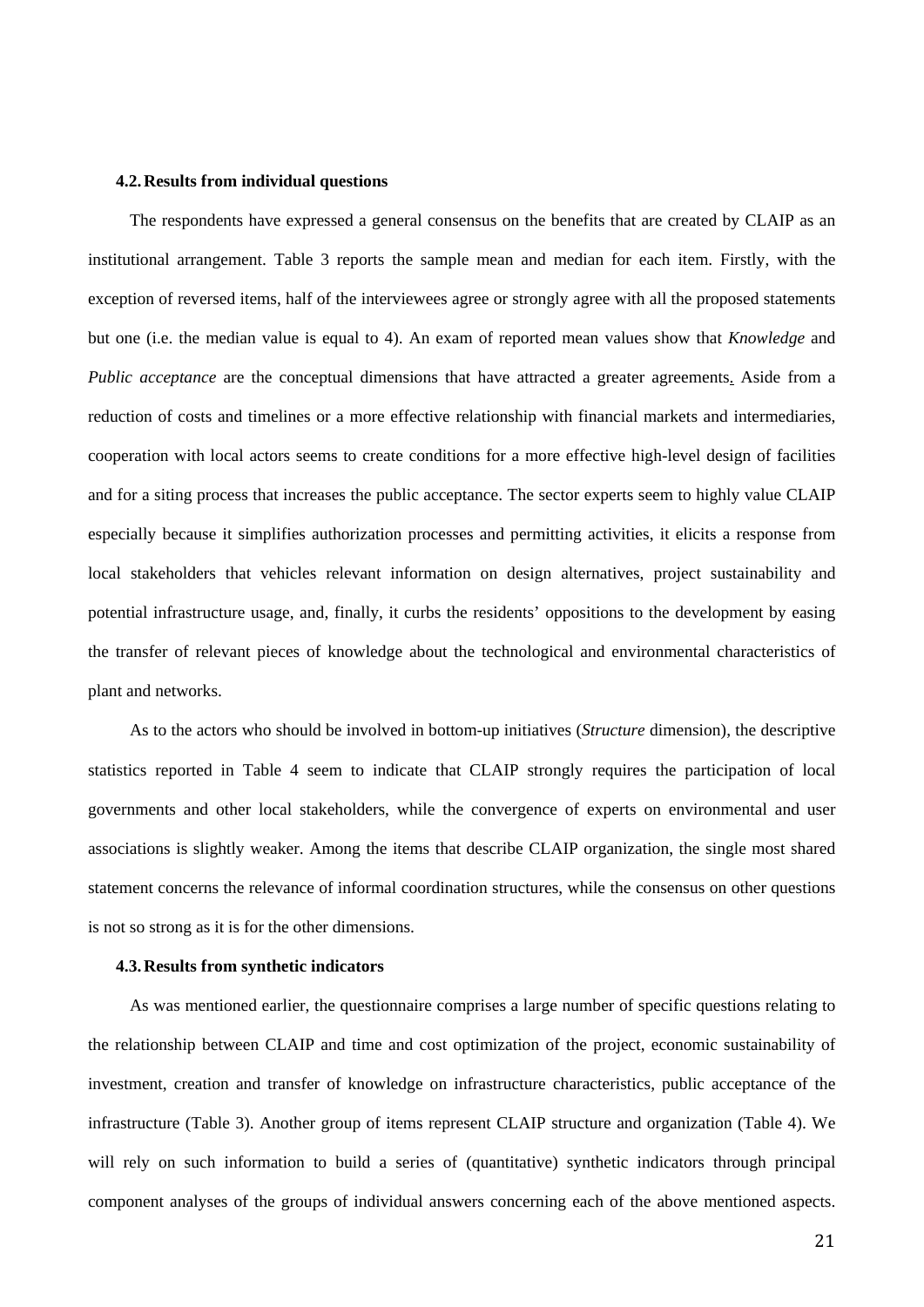While it is not possible to eliminate all subjectivity from these measures, the principal component technique extracts information from various questions in the questionnaire simultaneously, somewhat alleviating this problem through the diversity of questions. Such a richness of descriptive elements was necessary to cope with the variety of the impacts of CLAIP on investment realization and the complexity and multidimensional nature of infrastructure projects. We decided to extract principal components from the original questions to provide a more parsimonious description of the phenomena at hand. Answers from the questionnaires were codified through binary variables. In order to obtain meaningful indicators, we have subdivided the whole set of questions into the two groups shown respectively by Tables 3 and 4, and ran a principal component analysis for each group.

The results of the principal component analyses on, respectively, CLAIP costs and benefits and CLAIP structure and organizations are summarized, respectively, in Tables 5 and 6. The internal consistency of each group has been tested by the means of Cronbach's alpha statistics. The items that decreased the group Cronbach's alpha have been excluded from the Principal component analysis (see the legend of Tables 5 and 6). The reported principal components have been extracted only from the final sets of items, and final Cronbach's alpha has been reported for each construct. The final factors have been obtained after a rotation of factor loadings. The first column groups the individual questions while other columns reports the factor loadings for the resulting principal components.

It is possible to identify 3 factors which show that respondents perceive a positive impact of CLAIP on the realization of the LI; a fourth factor concerns some problems related to this approach (Table 5). Firstly, some managers underline the impact of CLAIP on the simplification of authorization processes and the reduction of the economic risk (Table 5, third column, BC2 factor). Secondly, the traditional separation between developers and citizens is held to be a crucial target of CLAIP. Particularly, consensus seems to emerge that a polycentric arrangement speeds the acquisition of more balanced information on the facility by the citizenship, and symmetrically it favours a better comprehension of user needs and problems by the other project players (Table 5, second column, BC1 factor). Finally, the relationship with local stakeholders results in a more complete evidence on project alternatives, a piece of knowledge that is valuable for the facility design (Table 5, fourth column, BC3 factor). Those experts which are, on the contrary, more sceptical on the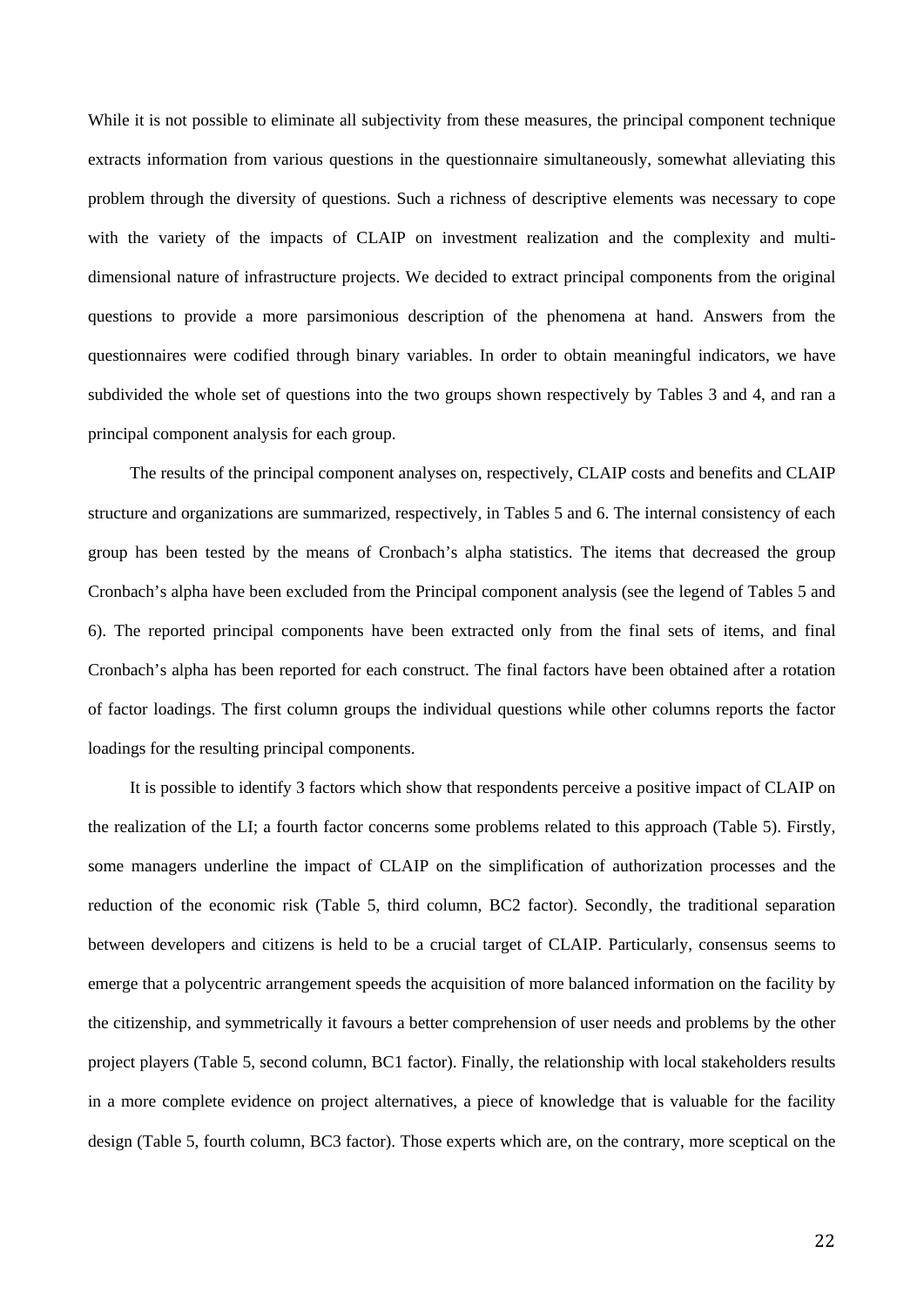opportunity to launch collaborative agreements with local actors, think that CLAIP is too complex and, in particular does not favour agreements with environmental oppositions (Table 5, fifth column, BC4 factor).

Fifth, as far as the structure of bottom-up initiatives is concerned, a group of experts emphasises the opportunity to involve local environmental organizations (Table 6, fifth column, SO4 factor), while another group considers the role of local business associations (Table 6, sixth column, SO5 factor): both agree on limiting the number of local governments. According to other respondents, the presence of user representatives and the extension of ownership rights to local stakeholders should qualify CLAIP (Table 6, third column, SO2 factor). Finally, as to the organization of cooperative agreements around infrastructure investments, there are experts that suggest that CLAIP is a political process, requiring informal meeting (Table 6, fourth column, SO3 factor). Others suggest conditions for CLAIP to be successful: a predefined duration and only an advisory function (Table 6, second column, SO1 factor).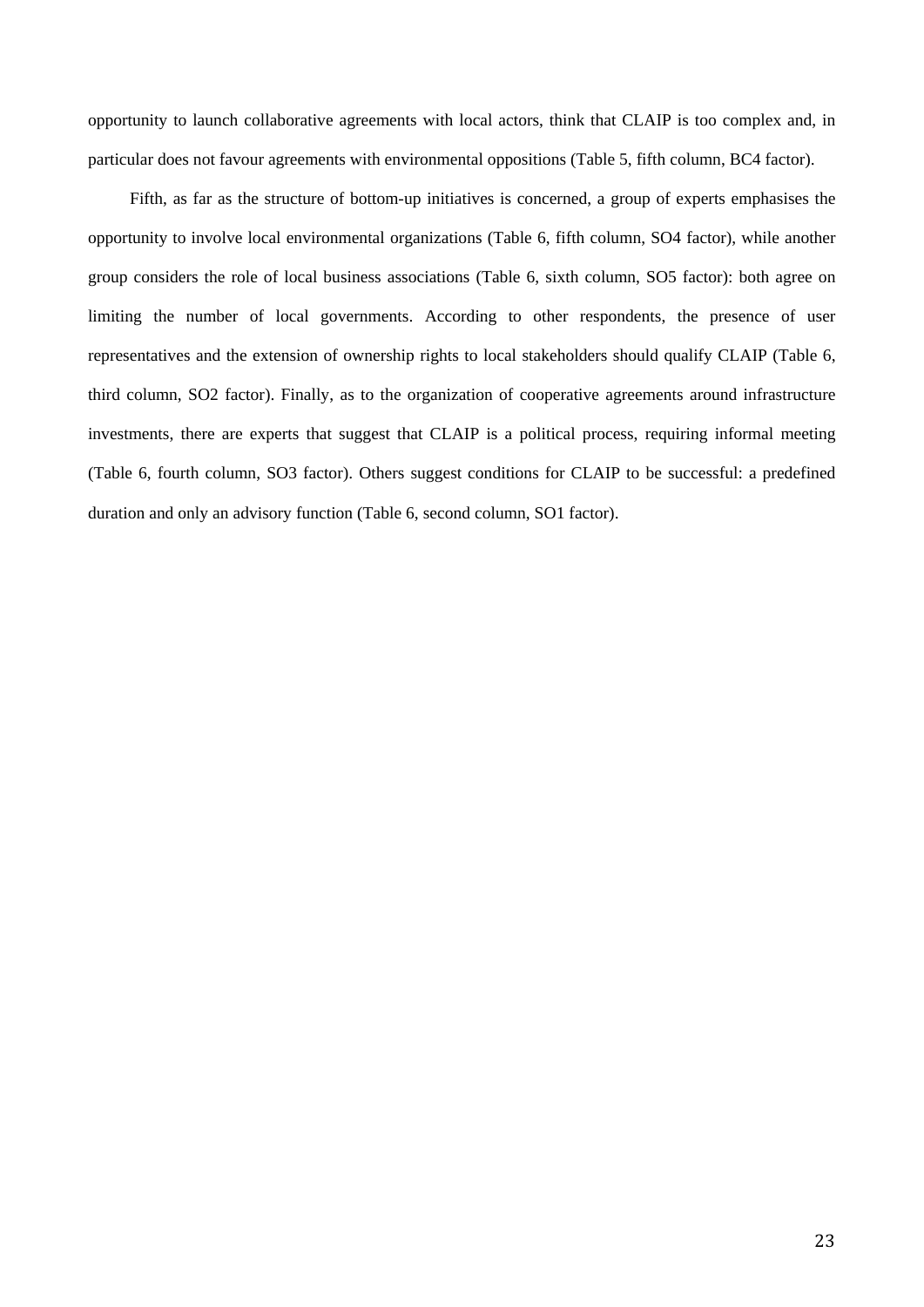**Table 5. CLAIP benefits and costs: Principal component analysis** 

|                                                                                                 |                   |               | Factor loads(#) |                 |
|-------------------------------------------------------------------------------------------------|-------------------|---------------|-----------------|-----------------|
|                                                                                                 | BC1               | BC2           | BC3             | BC4             |
|                                                                                                 | creates new       | reduces       | fosters the     | is complex,     |
| Definition: CLAIP                                                                               | knowledge for     | economic risk | transfer of     | particularly in |
|                                                                                                 | high-level        | and optimizes | knowledge       | managing        |
| Items( $\wedge$ )                                                                               | design activities | authorization | from and to     | environmental   |
|                                                                                                 |                   | procedures    | users           | oppositions     |
| Knowledge                                                                                       |                   |               |                 |                 |
| CLAIP offers extra important information for feasibility analyses and planning                  |                   |               | 0.595           |                 |
| Planning alternatives emerge better if the project is shared                                    | 0.688             |               |                 |                 |
| CLAIP help spread correct information about systems and technology                              |                   |               | 0.631           |                 |
| An investment cannot be planned effectively without involving the local actors                  | 0.795             |               |                 |                 |
| CLAIP does not help in identifying user requirements and problems (reversed)                    |                   |               | $-0.829$        |                 |
| Public acceptance                                                                               |                   |               |                 |                 |
| If citizens are involved in CLAIP through their representatives, they will have less objections |                   |               |                 |                 |
| CLAIP is fundamental for identifying compensation, if necessary                                 |                   | 0.575         |                 |                 |
| CLAIP does not resolve environmental opposition problems (reversed)                             |                   |               |                 | 0.816           |
| Time and cost optimization                                                                      |                   |               |                 |                 |
| CLAIP simplifies the authorisation and permitting process                                       |                   | 0.692         |                 |                 |
| CLAIP reduces planning times by involving the major actors                                      | 0.499             |               |                 |                 |
| CLAIP is complex and create additional costs (reversed)                                         |                   |               |                 | 0.732           |
| Economic sustainability                                                                         |                   |               |                 |                 |
| Resorting to the CLAIP system reduces the economic risks of the project                         |                   | 0.779         |                 |                 |
| CLAIP does not simplify relations with backers (reversed)                                       | $-0.592$          |               |                 |                 |

*Note* (#)Only factors with eigenvalues greater than 1 are retained; the cumulated variance accoutned for by these factors is equal to 56%. Only factor loads larger than 0.5 are reported. (^) The questionnaire included a larger number of benefits and costs items (see Table 3). Some items have not been included in the Principal component analysis, after a preliminary assessment of the internal consistency of each set of items (i.e. they decrease Cronbach's alpha). The reported principal components have been extracted only from the final sets of items, which exhibit a Cronbach's alpha equal to 0.729.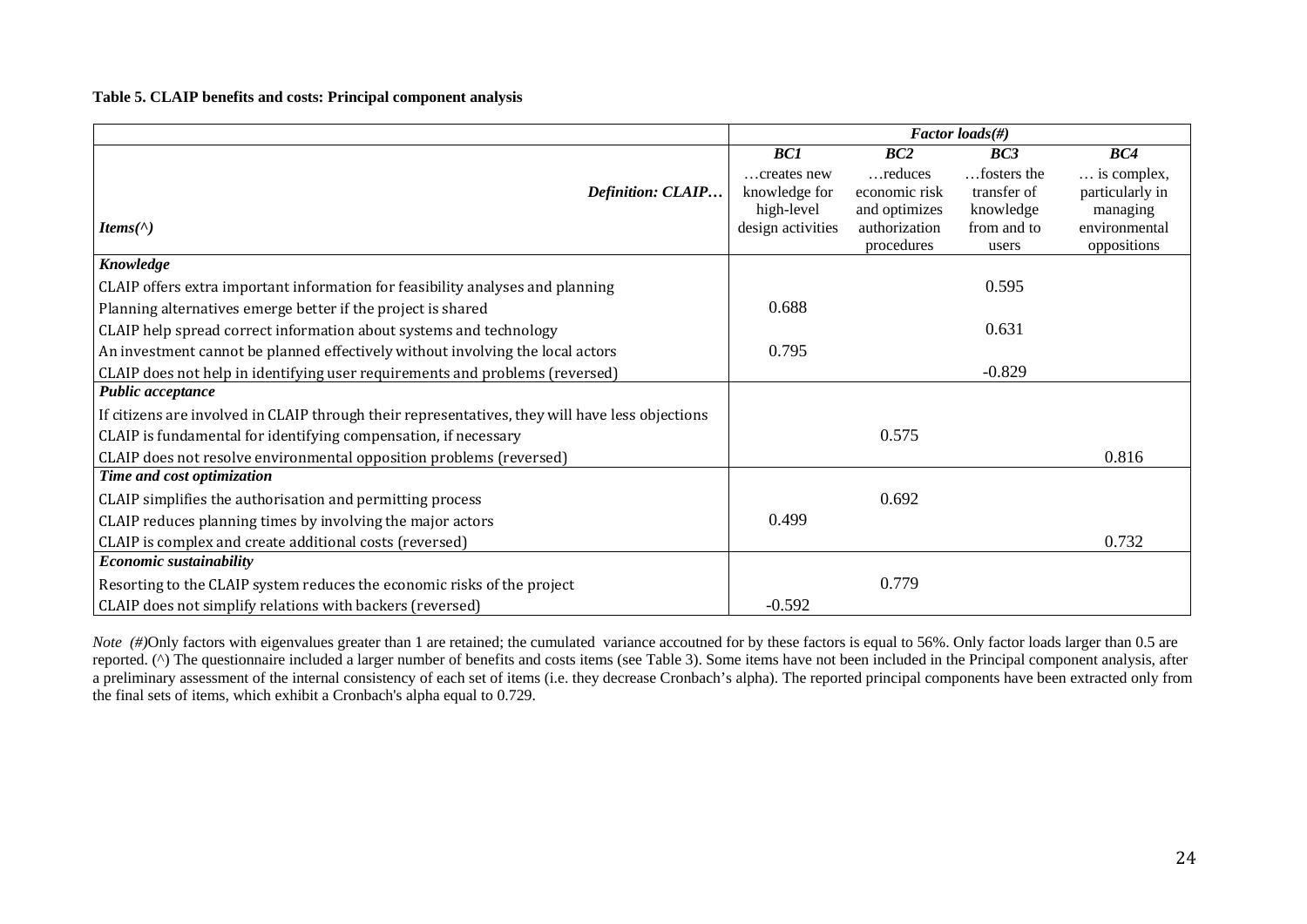**Table 6. CLAIP structure and organization: Principal component analysis** 

|                                                                                     |                                                                                      |                                                            | Factor loads $(\#)$                                                                              |                                                                        |                                                                     |
|-------------------------------------------------------------------------------------|--------------------------------------------------------------------------------------|------------------------------------------------------------|--------------------------------------------------------------------------------------------------|------------------------------------------------------------------------|---------------------------------------------------------------------|
| <b>Definition: CLAIP</b><br>Items( $\wedge$ )                                       | SO1<br>should have a<br>predefined<br>duration and<br>exert an advisory<br>function. | SO <sub>2</sub><br>should<br>involve local<br>stakeholders | SO <sub>3</sub><br>$\ldots$ is a<br>political<br>process and<br>requires<br>informal<br>meetings | <b>SO4</b><br>should<br>involve local<br>environmental<br>associations | SO <sub>5</sub><br>should involve<br>local business<br>associations |
| <b>Structure</b>                                                                    |                                                                                      |                                                            |                                                                                                  |                                                                        |                                                                     |
| Local governments should take part in CLAIP                                         | $-0.599$                                                                             |                                                            |                                                                                                  |                                                                        |                                                                     |
| Local business associations should be involved in CLAIP                             |                                                                                      |                                                            |                                                                                                  |                                                                        | 0.812                                                               |
| Consumer representatives should be involved in CLAIP                                |                                                                                      | 0.556                                                      |                                                                                                  |                                                                        |                                                                     |
| It is wise to limit the number of local governments involved                        |                                                                                      |                                                            |                                                                                                  | $-0.524$                                                               | 0.501                                                               |
| Local environmental associations should be involved in CLAIP                        |                                                                                      |                                                            |                                                                                                  | 0.888                                                                  |                                                                     |
| When consumers are involved their input is not very constructive                    |                                                                                      |                                                            |                                                                                                  |                                                                        |                                                                     |
| The presence of local stakeholders among the utility partners encourages investment |                                                                                      |                                                            |                                                                                                  |                                                                        |                                                                     |
| and improves level of service performances                                          |                                                                                      | 0.839                                                      |                                                                                                  |                                                                        |                                                                     |
| <b>Organization</b>                                                                 |                                                                                      |                                                            |                                                                                                  |                                                                        |                                                                     |
| "Service committees" are an ideal sphere for CLAIP                                  |                                                                                      |                                                            | 0.547                                                                                            |                                                                        |                                                                     |
| Involving public administration means intensifying bureaucracy                      |                                                                                      | $-0.582$                                                   | 0.503                                                                                            |                                                                        |                                                                     |
| The decision-making process in CLAIP is exposed to interferences by parties         |                                                                                      |                                                            | 0.732                                                                                            |                                                                        |                                                                     |
| The CLAIP should not alter the decision-making process, it should have a purely     |                                                                                      |                                                            |                                                                                                  |                                                                        |                                                                     |
| advisory capacity                                                                   | 0.629                                                                                |                                                            |                                                                                                  |                                                                        |                                                                     |
| If the length of negotiations is predefined they will be more successful            | 0.794                                                                                |                                                            |                                                                                                  |                                                                        |                                                                     |
| CLAIP require informal meetings                                                     |                                                                                      |                                                            | 0.645                                                                                            |                                                                        |                                                                     |

*Note* (#)Only factors with eigenvalues greater than 1 are retained; the cumulated variance accounted for by these factors is equal to 63%. Only factor loads larger than 0.5 are reported. (^) The questionnaire included a larger number of benefits and costs items (see Table 4). Some items have not been included in the Principal component analysis, after a preliminary assessment of the internal consistency of each set of items (i.e. they decrease Cronbach's alpha). The reported principal components have been extracted only from the final sets of items, which exhibit a Cronbach's alpha equal to 0.631.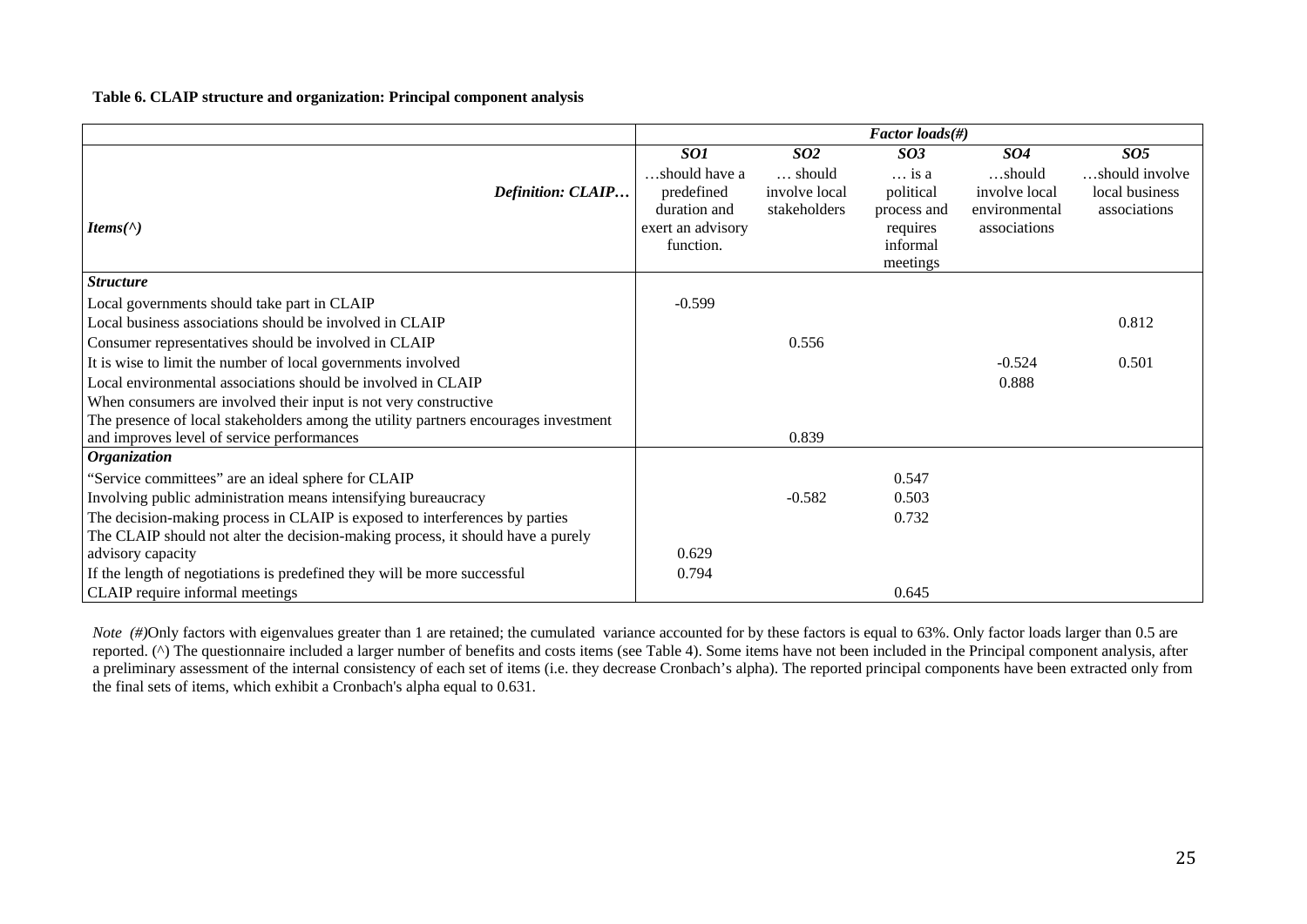An additional analysis has been conducted to investigate whether the expert perceptions are sensible to the context (Table 7). In particular, the t-ratio tests of mean differences have allowed us to explore the moderating role of utility size and ownership with respect to the relationship between CLAIP and project time and cost optimization, economic sustainability, knowledge creation and transfer, public acceptance. In other words, we compare the values taken by benefit and cost factors in two sub-sample: large v. small utilities, public v. mixed or private utilities. Finally a t-ratio test of mean differences has been introduced to verify whether the manager expertise on CLAIP (past experience of CLAIP or not) implies different answers and these differences are statistically significant.

Focussing on the size dimension, a clear difference on the viewpoint on CLAIP emerges between utilities that provide services to less than 150.000 users and those whose service is provided to more than 150.000 users. CLAIP seems to be considered relatively more effective by smaller enterprises. In particular, in smaller areas CLAIP fosters the transfer of knowledge among actors and generates new shared knowledge more intensely than in larger communitites (Table 7, mean difference for BC3). Size is also a relevant discriminant for one CLAIP structure factor, that is the involvement of local stakeholders (Table 7, mean difference for SO2). In addition in larger areas, managers think that CLAIP should have predefined duration and advisory function (Table 7, mean difference for SO1). Ownership entails other differences: mixed and private utilities are more confident that CLAIP reduces economic risks (Table 7, mean difference for BC2) and should involve environmental associations (Table 7, mean difference for SO4), and coherently they do not share with public enterprises concerns about relations with these players (Table 7, mean difference for BC4). Finally, it is quite conforting that managers who had previous experiences with CLAIP do not underplay the potential of these arrangements. They limit to point out that coping with environmental associations is a relatively difficult task.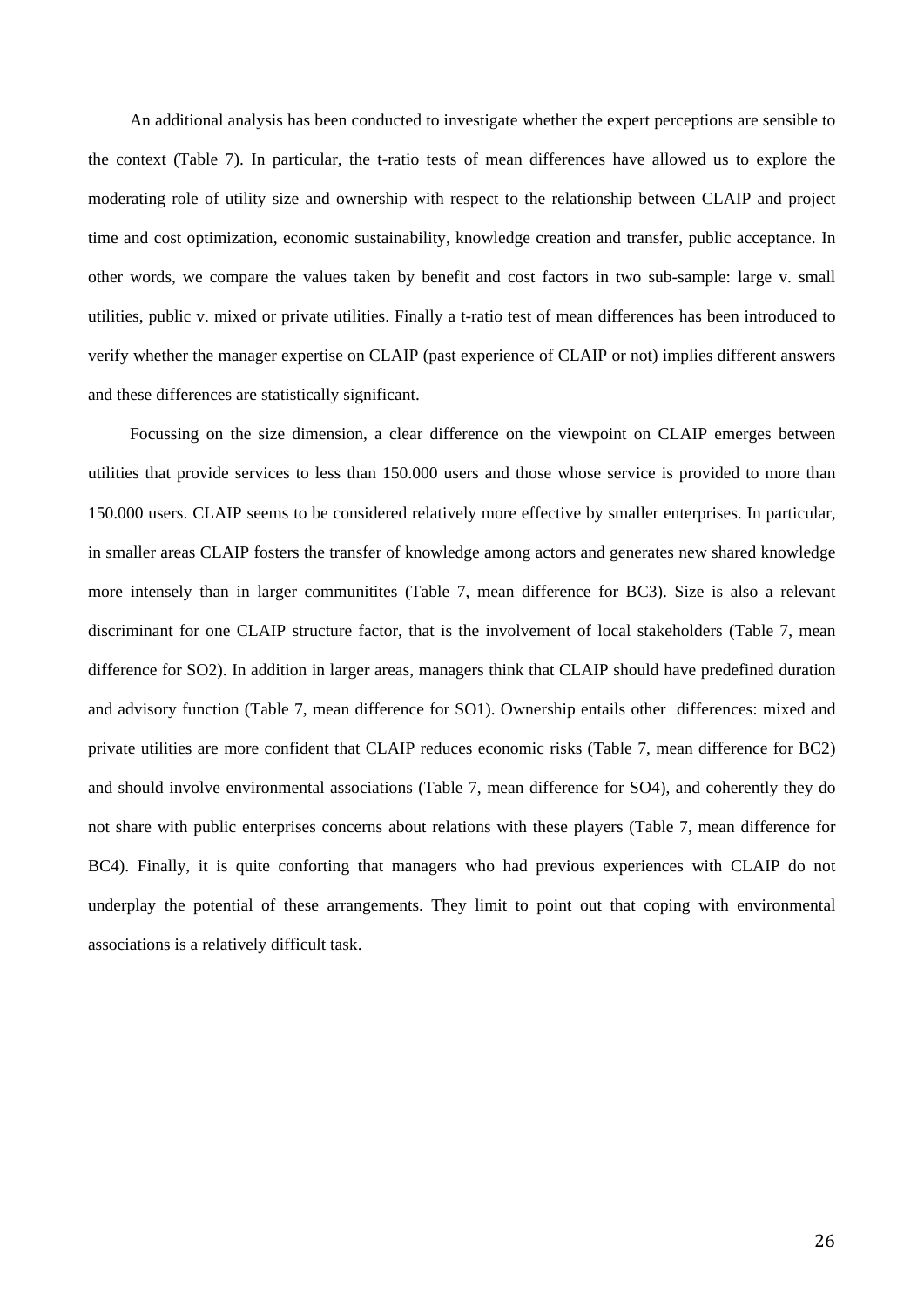|                           |                                                                                                    |                              | <b>Size</b>                  |                           |                                                        | Ownership                                                     |                           |          | <b>CLAIP</b> expertise |                      |
|---------------------------|----------------------------------------------------------------------------------------------------|------------------------------|------------------------------|---------------------------|--------------------------------------------------------|---------------------------------------------------------------|---------------------------|----------|------------------------|----------------------|
|                           |                                                                                                    | Large<br>(150,000)<br>users) | Small<br>(150,000)<br>users) |                           | Public<br>$(50\%$ <sup>+</sup><br>public<br>ownership) | Mixed or private<br>$(50\%$ <sup>-</sup> public<br>ownership) |                           | Yes      | N <sub>o</sub>         |                      |
|                           |                                                                                                    |                              | Mean                         | Mean<br>difference^       | Mean                                                   | Mean                                                          | Mean<br>difference^       |          | Mean                   | Mean<br>difference^  |
| Factors                   | Definition: CLAIP                                                                                  | Mean                         |                              |                           |                                                        |                                                               |                           | Mean     |                        |                      |
| <b>Benefits and costs</b> |                                                                                                    |                              |                              |                           |                                                        |                                                               |                           |          |                        |                      |
| BC1                       | creates new knowledge for                                                                          |                              |                              |                           |                                                        |                                                               |                           |          |                        |                      |
| BC <sub>2</sub>           | high-level design activities<br>reduces economic risk and<br>optimizes authorization<br>procedures |                              |                              |                           | $-0.026$                                               | 0.282                                                         | $-0.308$<br>$(0.203)$ *   |          |                        |                      |
| BC <sub>3</sub>           | fosters the transfer of<br>knowledge from and to users                                             | $-0.070$                     | 0.375                        | $-0.444$<br>$(0.276)$ *   |                                                        |                                                               |                           |          |                        |                      |
| BC4                       | is complex, particuarly in<br>managing envirnmental<br>oppositions                                 |                              |                              |                           | 0.035                                                  | $-0.378$                                                      | 0.413(0)<br>$.303)*$      |          |                        |                      |
|                           | Structure and organization                                                                         |                              |                              |                           |                                                        |                                                               |                           |          |                        |                      |
| SO1                       | should have a predefined<br>duration and exert an advisory<br>function.                            | 0.094                        | $-0.507$                     | 0.601<br>$(0.358)$ *      |                                                        |                                                               |                           |          |                        |                      |
| SO <sub>2</sub>           | should involve local<br>stakeholders                                                               | $-0.110$                     | 0.591                        | $-0.701$<br>$(0.272)$ *** |                                                        |                                                               |                           |          |                        |                      |
| SO <sub>3</sub>           | is a political process and<br>requires informal meetings                                           |                              |                              |                           |                                                        |                                                               |                           |          |                        |                      |
| SO <sub>4</sub>           | should involve local<br>environmental associations                                                 |                              |                              |                           | $-0.063$                                               | 0.689                                                         | $-0.752$<br>$(0.248)$ *** | $-0.068$ | 0.368                  | 0.436<br>$(0.306)$ * |
| SO <sub>5</sub>           | should involve local<br>business assocaitions                                                      |                              |                              |                           |                                                        |                                                               |                           |          |                        |                      |

*Legend*: ^, mean differences (standard errors in parentheses) and p-value of alternative hypotheses (mean differences larger or smaller than 0), \* p < .10; \*\* p < .05; \*\*\* p < .01; ns, not significant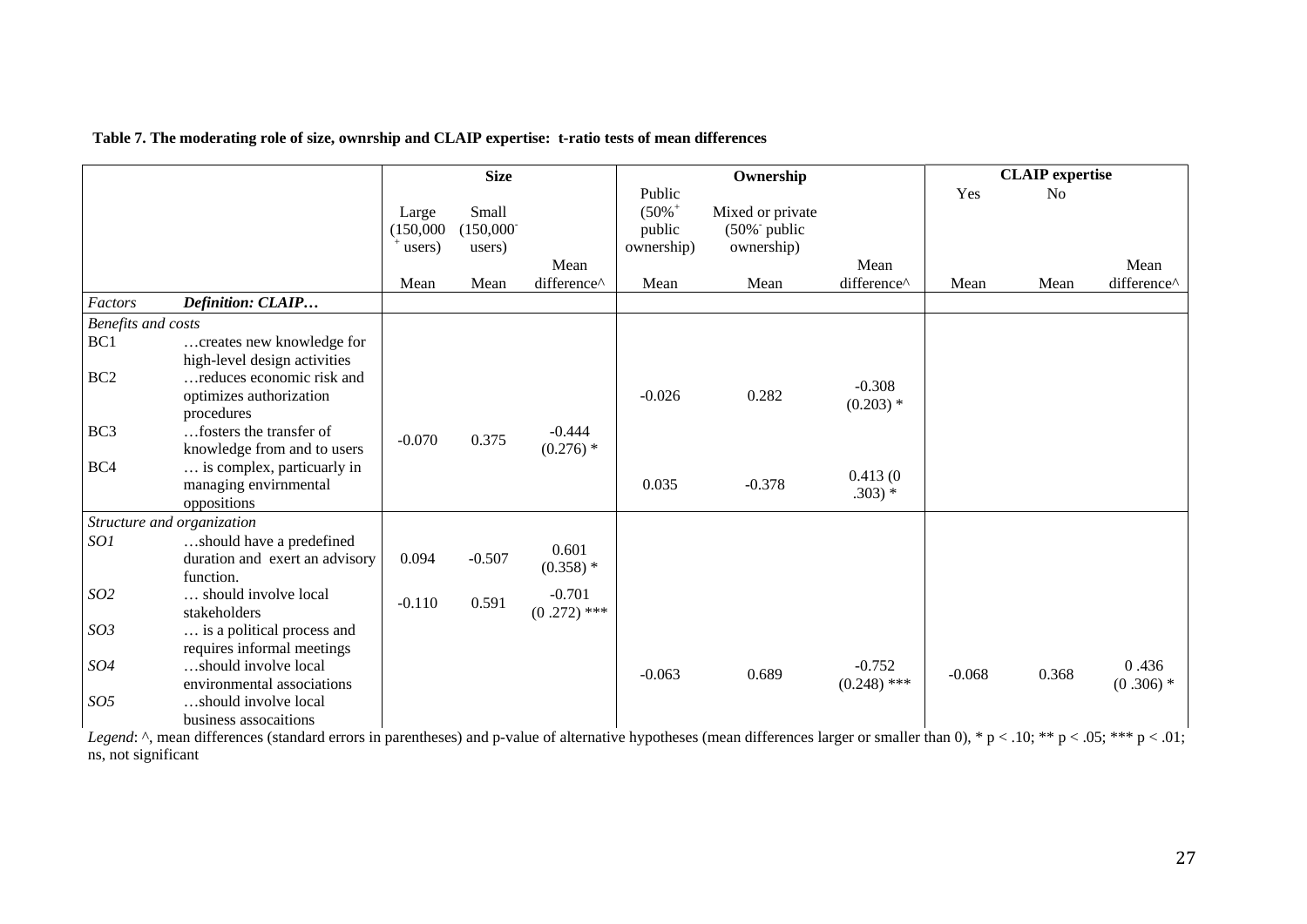## **4.4.Discussion of empirical results**

The hypothesis that CLAIP acts on LI realization by reducing the relevance of four barriers has been substantially confirmed by our empirical findings (costs and time of infrastructure projects; complex access to financial resources; poor knowledge of infrastructure characteristics; opposition by residents to the facility siting). More precisely, the importance of Knowledge and Public Acceptance as drivers of infrastructure projects is particularly great: CLAIP, thus, is considered by managers an opportunity to learn about site-specific elements, to identify relevant planning alternatives, to inform people about usage opportunities and reduced risks related to LI siting, to negotiate an appropriate system of compensations. Most respondents identifies in the project speed up the greatest efficiency impact of CLAIP (e.g. reduced permitting times), while impact on economic sustainability is relatively more uncertain. It should also be said, looking at CLAIP structure and organization, that collaborative arrangements generally seems to be centred around local governments and that the involvement of a wide array of local stakeholders is expected to be fruitful (e.g. business associations), but skepticism towards environmental and user associations is somehow still present. Size appears to be important, insofar as smaller utilities are reported to benefit to the greatest degree from CLAIP.

These results generally seem to be in line with most of the received theories and analyses of bottomup, cooperative arrangements in infrastructure projects which has been surveyed in section 2. First of all there is a convergence around the collaborative approach in infrastructure sector as an effective alternative institutional arrangement, beyond and even irrespectively the traditional distinction between public and private ownership (Agranoff, 2008; Agranoff and McGuire, 1998; 2001; 2003). To be valid, collaborations should include not only local governments, but also other local stakeholders (Agranoff and McGuire, 1998; 2003). The existence of LI place and time specific characteristics (à la Von Hayek, Ostrom *et al.*, 1993) is documented by the role of CLAIP as a device that fosters knowledge transfer and creation and by the larger propensity of small utilities towards CLAIP. At the same time, the knowledge of these pecularities is safeguarded by a policentric institutional arrangement (Ostrom et al., 1993); also public acceptance is encouraged by collaborative structures (Alberts, 2007). Different models of ownership do not significantly influence results (Helm and Tindall, 2009). The greter propensity of smaller utilities towards CLAIP could be interpreted in several ways, looking forward to further analyses: smaller communities better support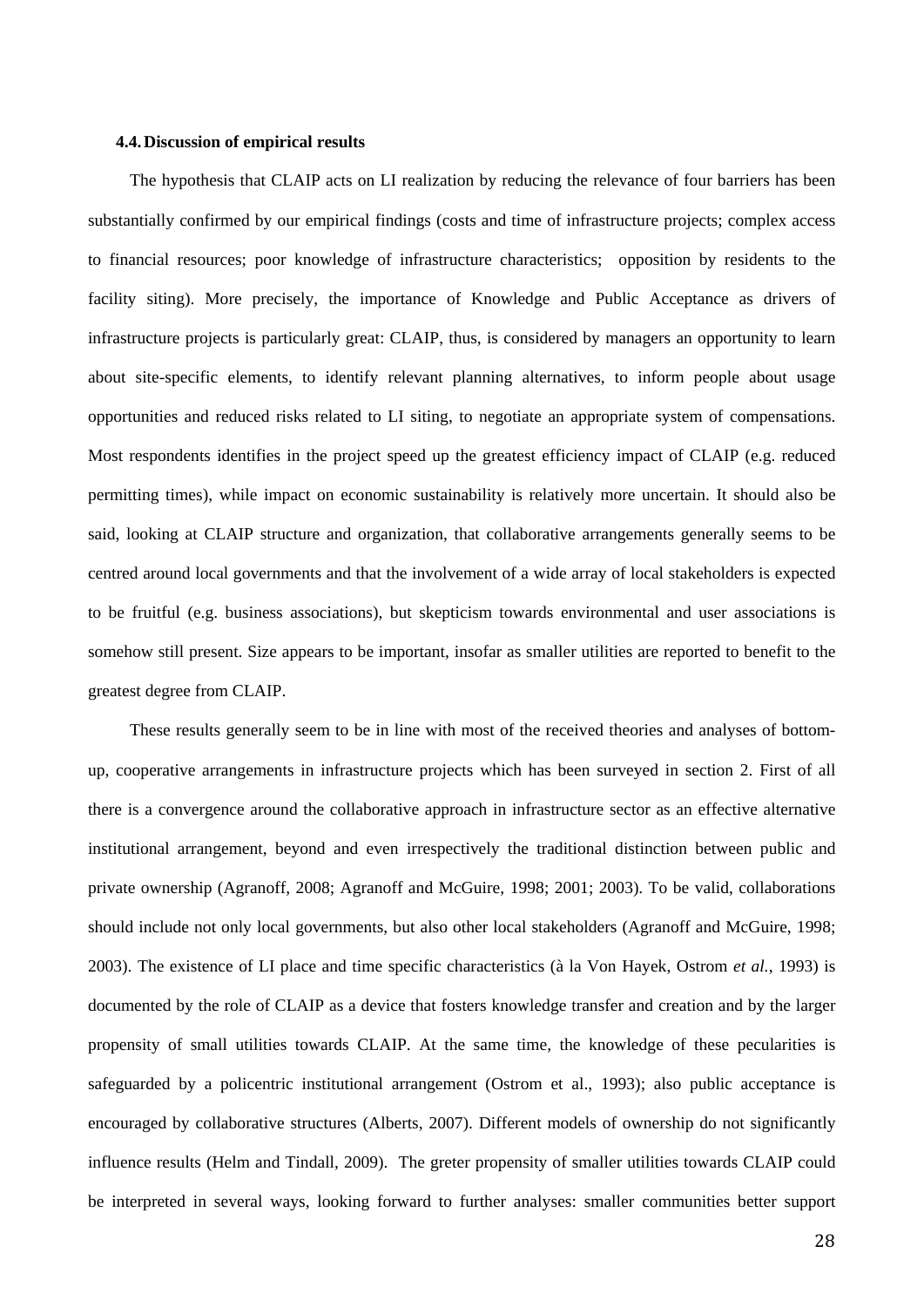cooperative arrangements in the long term, the set-up information costs are relatively more relevant in smaller towns; trust between a small number of users and the utility itself is stronger and the project is more likely accepted (Ostrom et al. 1993; Hansmann 1996, Van Dijk and Van Winden 1997).

#### **5. Conclusions and policy implications**

Infrastructures are essential for the supply of local utilities. Several policymakers and experts converge to recognize that an investment gap is emerging in the utility sector. Absent the extension, modernization, and renewal investments, the supply of high-quality, realiable and environmentally benign services is less likely, with direct and indirect negative effects on the economic and social development of communities. Solutions to this problem have been mainly sought for in the debate on public vs. private ownership models. This paper, conversely, refers to a growing body of studies that underline the importance of a specific governance and managerial practice, namely cooperativ arrangements between local stakeholders in infrastructure projects. In order to analyse how and to what extent CLAIP is perceived to affects the realization of LI, a survey has been conducted over a sample of 84 managers that operate in the local transport and water and wastewater sectors.

Answers to individual questions included in the survey have been analysed in their own, and have been elaborated through a principal component analysis in order to identify which are the main drivers of the realization of LI and to what extent they are influenced by CLAIP. Secondly, certain questions focus on what kind of structure and organisation would make CLAIP more effective. Our results confirm the importance of CLAIP in increasing knowledge of the local time and place specific characteristics of the environment where the LI will be constructed. Thirdly, public acceptance is stronger in CLAIP. Finally, considerable differences emerge distinguishing firms on the base of their size, with smaller companies displaying a higher propensity towards CLAIP.

This analysis provides only a preliminary exploration of CLAIP as a means to close up the infrastructure gap, but, to the best of our knowledge, it is one of the really few empirical efforts conducted on this topic in Europe and internationally. The main limitations of this empirical endeavour include the reliance on perceptual indicators and the lack of a control sample, two elements that imply a high relevance of subjective reflections rather than a measure of objective relationships. The main advantage of our approach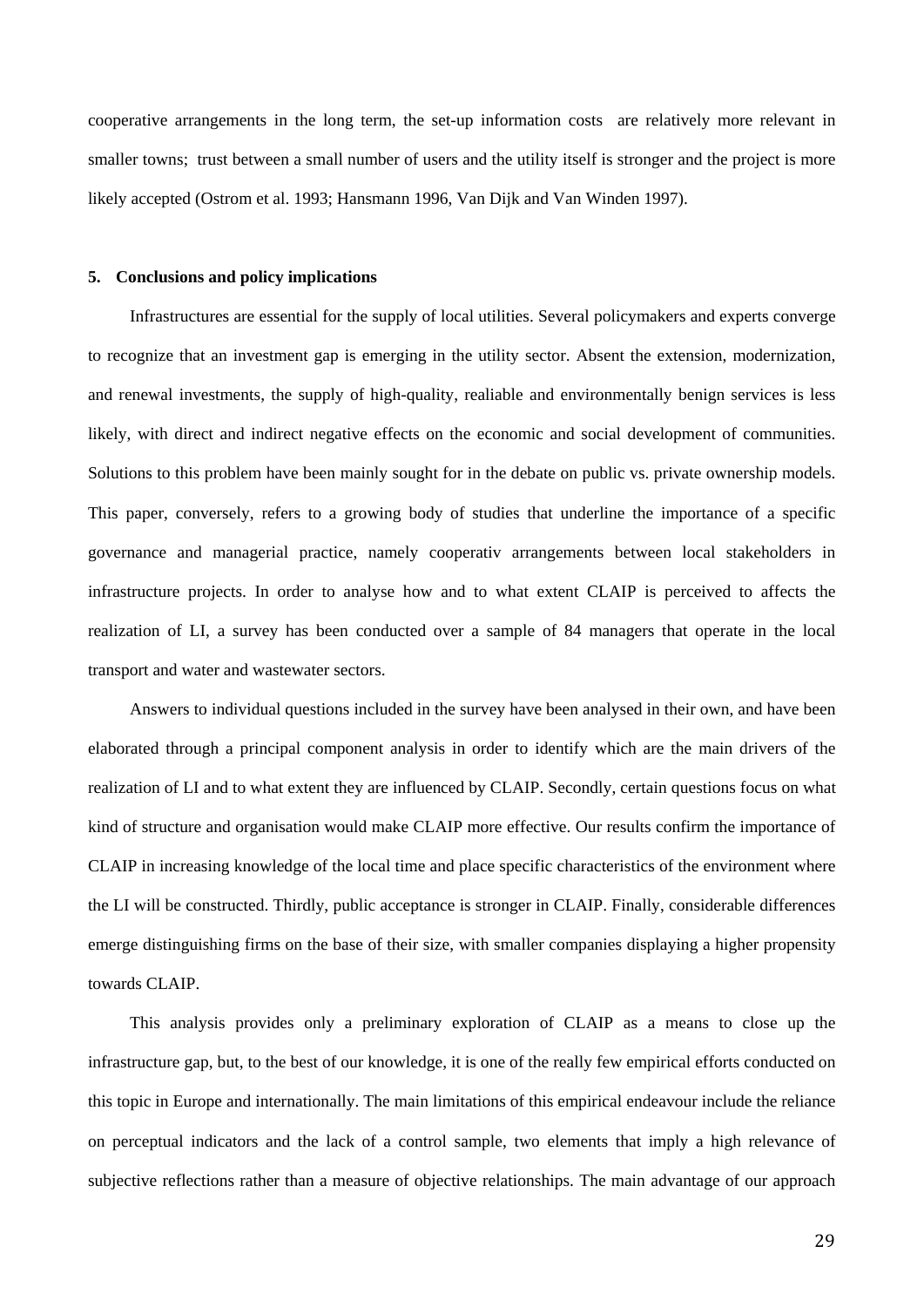is the collection of detailed information on institutional arrangeemnts and local actors, something that is typically beyond publicly available data sources. In particular, the depth and richness of survey items has given us the opportunity to disentangle the channels through which CLAIP modifies the investment project. Some features of the analysis are expected to strengthen the robustness of empirical findings (i.e. the sample has deliberately included both top level management and operation managers, in order to guarantee a more comprehensive perspective; ad-hoc items have been included to control for the experience of respondents; objective indicators have been constructed to control for the respondent characteristics).

Despite the preliminary character of this analysis, it still offers a number of managerial and policy implications for the sector, and a successful planning, construction and finance model for LI does emerge. Firstly, special attention should be paid to a detailed knowledgeof site-specific characteristics, community needs and expectations, problems and potential contributions of the whole set of stakeholders. This has been often taken for granted by utility management, determining the problem of LI inadequacy with respect to the destination community and territory, and encouraging the Nimby syndrome. Secondly, the participation of local governments and other local stakeholders in collaborative arrangements is essential in the very early stages of infrastructure projects, namely in the high-level design activities. CLAIP permits developers and local goevrnments to identify the necessary side transfers that include the payment of compensations as well as the negotiation of favourable conditions for affected parties. All in all, CLAIP emerges as a successfull alternative institutional solution beyond the most established dichotomy hierarchy-markets.

Looking at the policy implications, namely after the recent reform of franchise bidding discipline in the Italian utility sector (so called "Ronchi decree", September 2009), two points emerge as particularly relevant. First of all, it is not sufficient to focus only on the ownership dimension, conversely, the involvement and responsabilization of other stakeholders can make the difference. Secondly, the link between utility and territory, in terms of knowledge and trust is an important asset which should be safeguarded.

Possible developments of this work will concentrate on the sample enlargement (e.g. by collecting new questionnaires and by including urban waste utiltiies), on the construction of objective indicators on infrastructureperformances on multivariate statistical regressions to control for the respondent characteristics.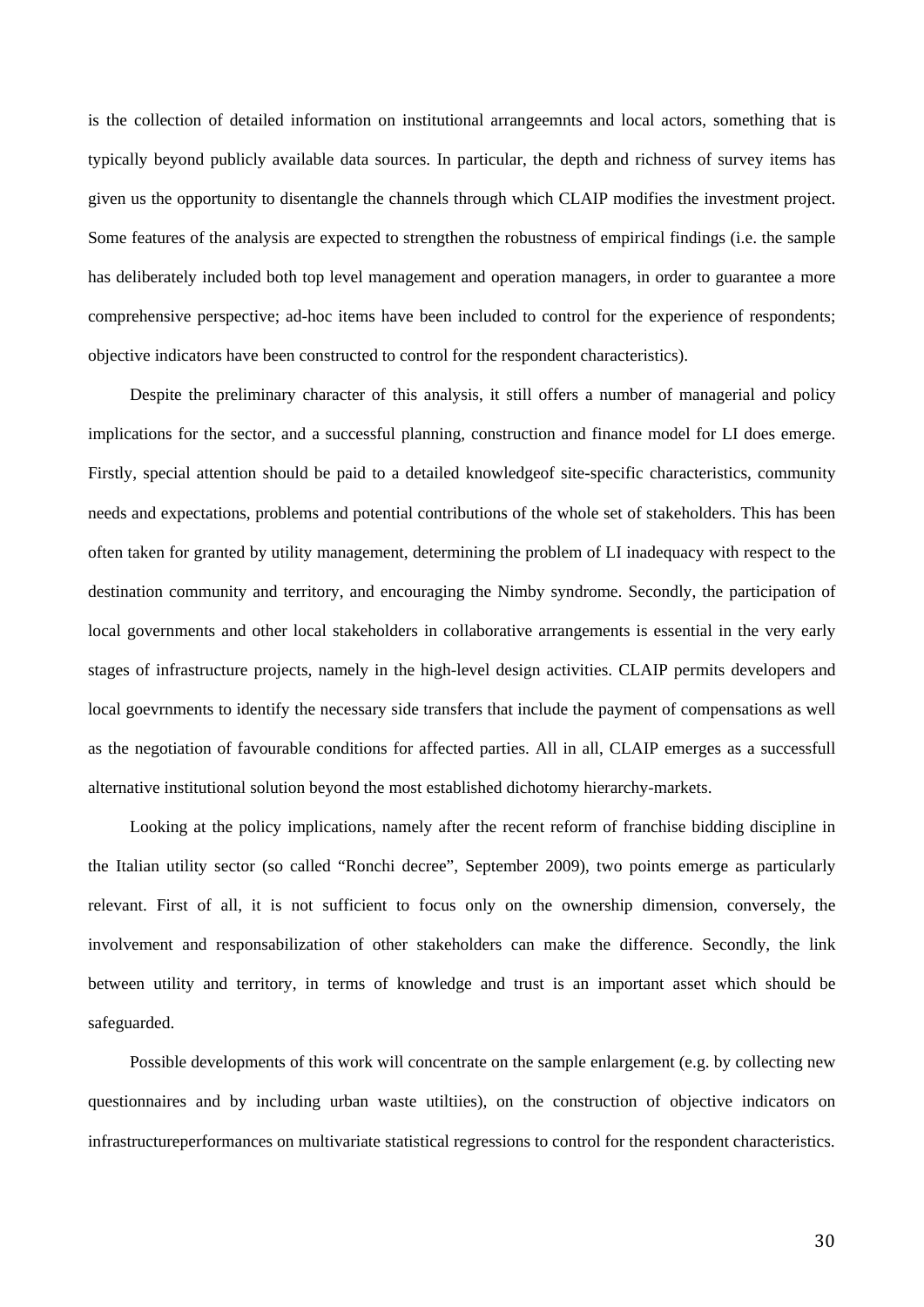## **References**

- Agranoff, R. (2008). Enhancing Performance through Public Sector Networks. Mobilizing Human Capital in Communities of Practice. Public Performance & Management Review, 31 (3), 320–347.
- Agranoff, R., and McGuire, M. (1998). Multinetwork Management: Collaboration and the hollow state in local economic policy. Journal of Public Administration Research and Theory, 8 (1), 67-91.
- Agranoff, R., and McGuire, M. (2001). Big Questions in Public Network Management Research. International Journal of Public Administration Research and Theory, 11 (3), 295–326.
- Agranoff, R., and McGuire, M. (2003). Inside the Matrix: Integrating the Paradigms of Intergovernmental and Network Management. International Journal of Public Administration, 26 (12), 1401–1422.
- Alberts, D.J. (2007). Stakeholders or subject matter experts, who should be consulted? Energy Policy, 35 (4), 2336–2346.
- Bennett, J., Iossa E., Legrenzi G. (2003). The Role of Commercial Non-Profit Organizations in the Provision of Public Services. Oxford Review of Economic Policy, 19 (2), 335-347.
- Berliant, M. and Konishi, H. (2000). The Endogenous Formation of a City: Population Agglomeration and Marketplaces in a Location-specific Production Economy. Regional Science and Urban Economics, 30 (3), 289-324.
- Birchall, J. (2002). Mutual, non-profit or public interest company? An evaluation of the options for the ownership and control of water utilities. Annals of Public and Cooperative Economics, 73 (2), 181-213.
- Clifton, J., Comìn, F., Diàz-Fuentes, D. (2004). Reconceptualizing Public Services after Integration: State, Markets and Entitlements in the European Union. UNU-CRI e-Working Papers W-2004-8.

Cowan, S. (2006). Network Regulation. Oxford Review of Economic Policy, 22 (2), 248-259.

- Dixit, A. (2002). Incentives and organizations in the public sector: an interpretative review. Journal of Human Resources, 37 (4), 696–727.
- Feinerman, E., Finkelshtain, I., Kan, I. (2004). On a Political solution to the NIMBY conflict, The American Economic Review, 94 (1), 369-381.
- Frischmann, B.M. (2007). Infrastructure commons in economic perspective. First Monday, 12 (6).
- Graham, S. (2000). Introduction: Cities and infrastructure networks. International Journal of Urban and Regional Research, 24 (1), 114-119.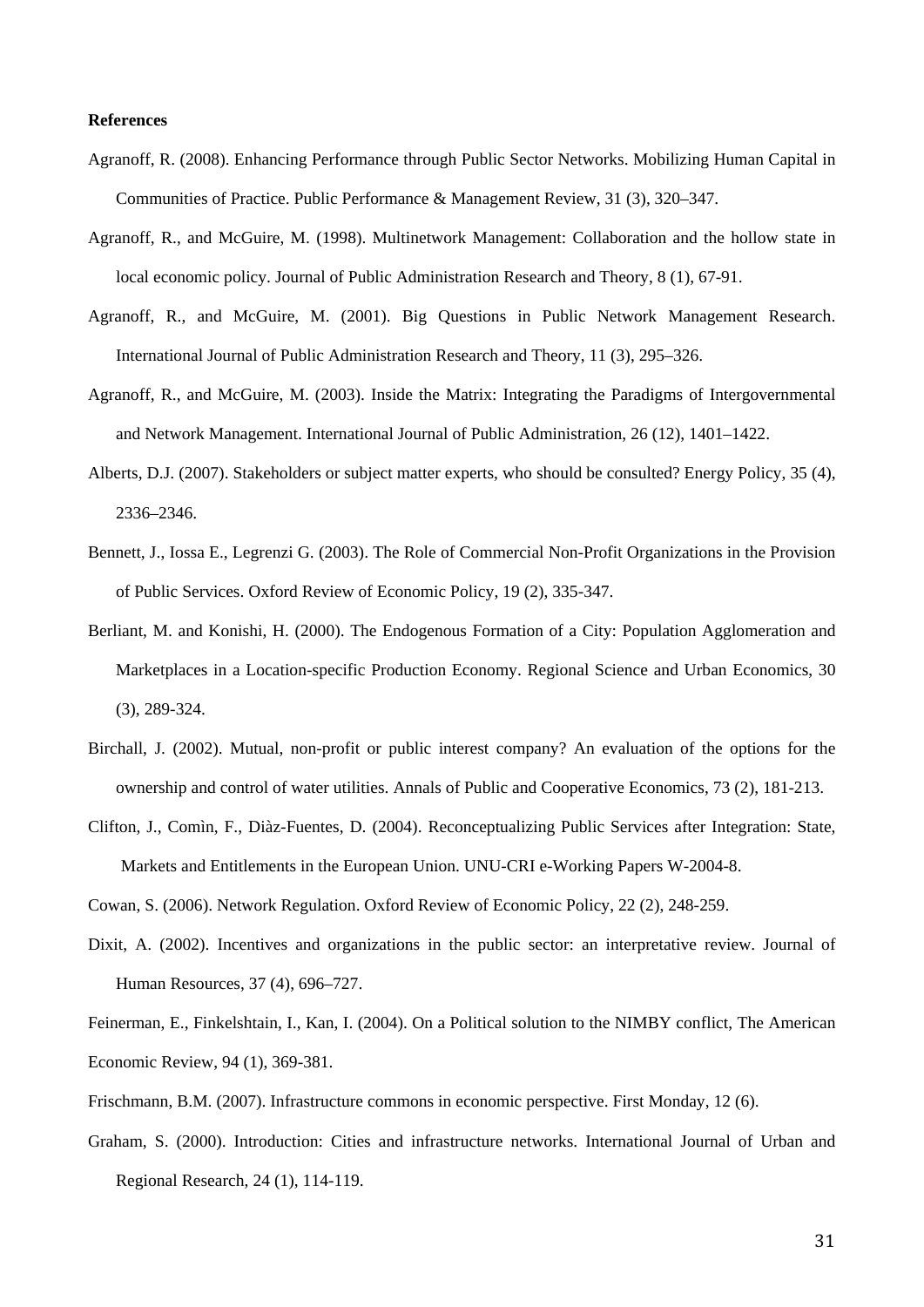- Green, R. (2009). The essential role of governance in project development. Proceedings of the Institution of Civil Engineers Municipal Engineer, 162, ME3, 179–185.
- Greer, M.L. (2003). "Can rural electric cooperatives survive in a restructured US electric market? An empirical analysis", Energy Economics, 25 (5), 487-508.
- Grigg, N. (2010). Infrastructure finance : the business of infrastructure for a sustainable future. Hoboken [NJ]: John Wiley & Sons, Inc.
- Hamilton J.T. (1993). Politics and social costs: estimating the impact of collective action on hazardous waste facilities, The Rand Journal of Economics, 24 (1), 101-125.
- Hansmann, H. (1996). The Ownership of Enterprise. Cambridge. The Belknap Press of Harvard University Press, 162-181.
- Hart, O., Shleifer, A., Vishny, R.W. (1997). The Proper Scope of Government: Theory and an Application to Prisons. The Quarterly Journal of Economics, 112 (4), 1127-1161.
- Helm, D., Tindall, T. (2009). The evolution of infrastructure and utility ownership and its implications. Oxford Review of Economic Policy*,* 25 (3), 411-434.
- Künneke, R. and Finger, M. (2009) The governance of infrastructures as common pool resources. Paper presented on the fourth Workshop on the Workshop (WOW4), June 2–7, 2009, in Bloomington [IA], USA
- Massarutto, A. (2009). La regolazione economica dei servizi idrici, IEFE Research Report*,* 1.
- McFarlane, C., Rutherford, J. (2008). Political infrastructures: Governing and experiencing the fabric of the city. International Journal of Urban and Regioanl Research, 32 (2), 363-374.
- McGinnis, M. (ed.) (1999). Polycentricity and Local Public Economies. Ann Arbor, The University of Michigan Press.
- Minehart, D., Neeman, Z., (2002). Effective Siting of Waste Treatment Facilities. Journal of Environmental Economics and Management, 43 (2), 303-324.
- Monstadt, J. (2009). Conceptualizing the political ecology of urban infrastructures: Insights from technology and urban studies. Environment and Planning, 41 (8), 1924-1942.
- Oecd (2008). Infrastructure to 2030. Policy Brief. Organisation for economic Co-operation and Development, Paris.